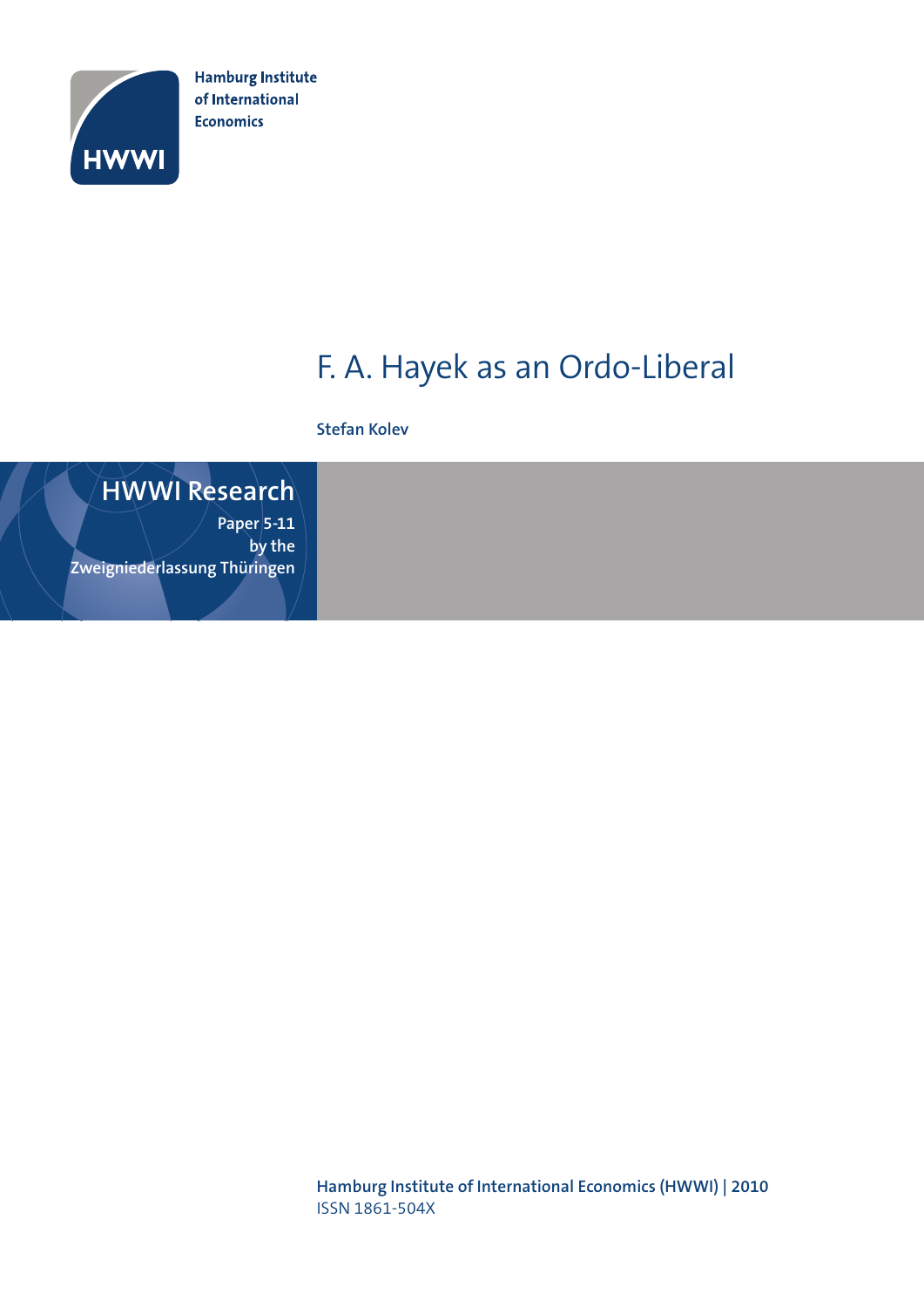**Stefan Kolev Hamburg Institute of International Economics (HWWI) Office in Thuringia c/o Thüringer Aufbaubank | Gorkistraße 9 | 99084 Erfurt | Germany Tel +49 (0) 361 7447 - 109 | Fax +49 (0) 361 7447 - 454 kolev@hwwi.org**

**HWWI Research Paper Hamburg Institute of International Economics (HWWI) Heimhuder Str. 71 | 20148 Hamburg | Germany Tel +49 (0)40 34 05 76 - 0 | Fax +49 (0)40 34 05 76 - 776 info@hwwi.org | www.hwwi.org ISSN 1861-504X**

**Editorial Board: Thomas Straubhaar (Chair) Joachim Zweynert**

# **© Hamburg Institute of International Economics (HWWI) August 2010**

All rights reserved. No part of this publication may be reproduced, stored in a retrieval system, or transmitted in any form or by any means (electronic, mechanical, photocopying, recording or otherwise) without the prior written permission of the publisher.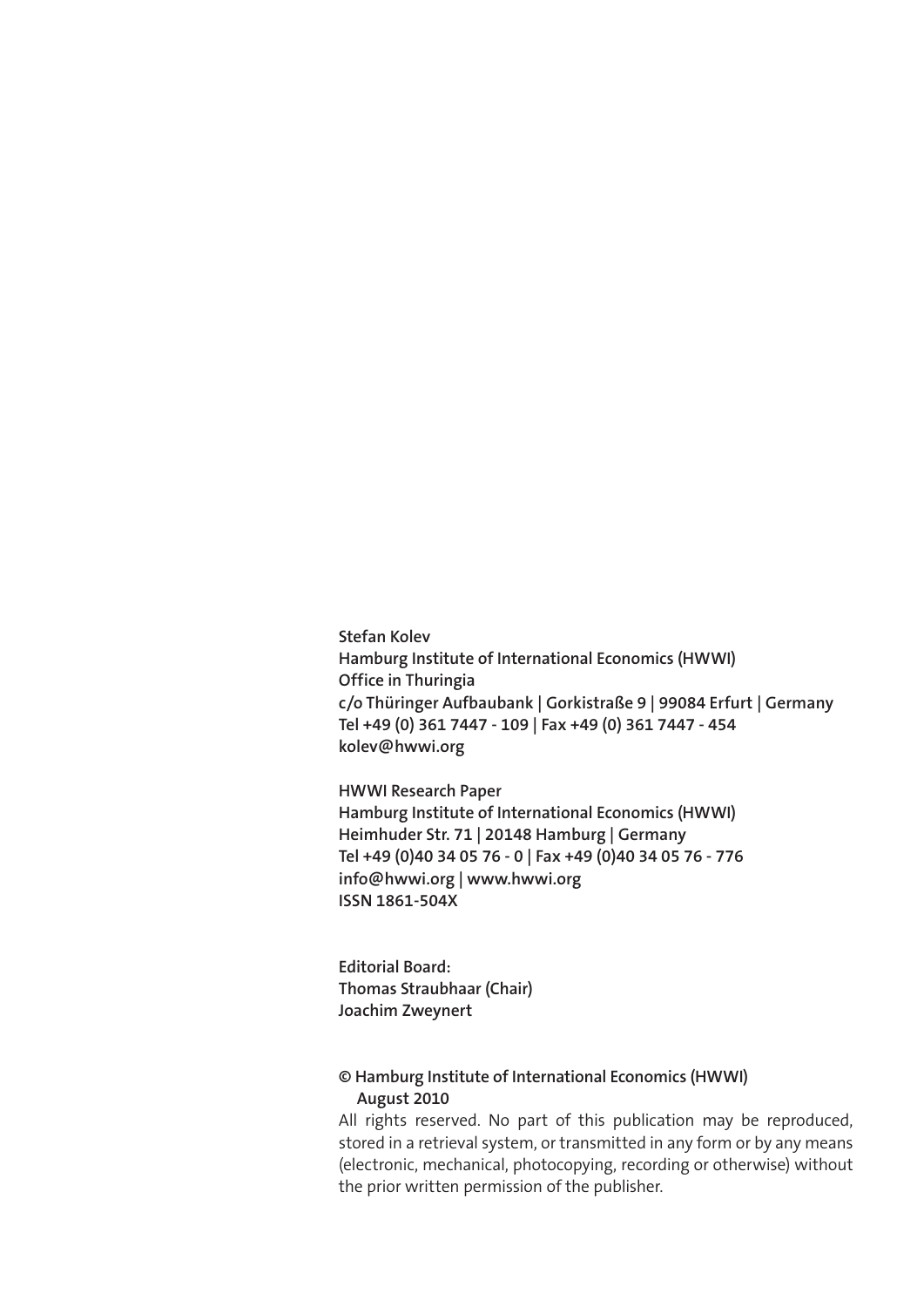# F.A. Hayek as an Ordo-Liberal[1](#page-2-1) Stefan Kolev

# *Table of Contents*

# <span id="page-2-0"></span>*1. Introduction*

 $\overline{a}$ 

Friedrich August von Hayek (1899-1992) is undoubtedly one of the most significant liberal thinkers of the past century. Born and raised in Vienna in the tradition of the Austrian School,[2](#page-2-2) he held academic positions i.a. in London, Chicago and Freiburg, thus uniting in his vita the four principal centers of neoliberalism.[3](#page-2-3) His intellectual development is of special interest, since he shifts the focus of his research agenda several times, most notably from the field of business cycle research towards the broader field of social philosophy. According to this well-known "break" in his œuvre, there is a classical division in secondary literature, "splitting" him into the two phases: Hayek I (the business cycle theorist) and Hayek II (the social philosopher).[4](#page-2-4)

<span id="page-2-1"></span><sup>1</sup> I thank for the manifold helpful comments to the audiences of the PhD Colloquium of the Research Group "Offenes Europa" at the University of Erfurt, of the 11th Summer Institute for the History of Economics at the University of Richmond and of the 2010 History of Economics Society Annual Conference at Syracuse University.

<span id="page-2-2"></span><sup>2</sup> For an analysis of the combined early influence by Friedrich von Wieser and the later impact by Ludwig von Mises, see Hayek (1994), pp. 54-58 as well as Caldwell (2004), pp. 141-149.

<span id="page-2-3"></span><sup>3</sup> See Hartwell (1995), pp. 18-20 as well as Plickert (2008), pp. 54-86.

<span id="page-2-4"></span><sup>4</sup> See Hutchison (1981), pp. 210-219.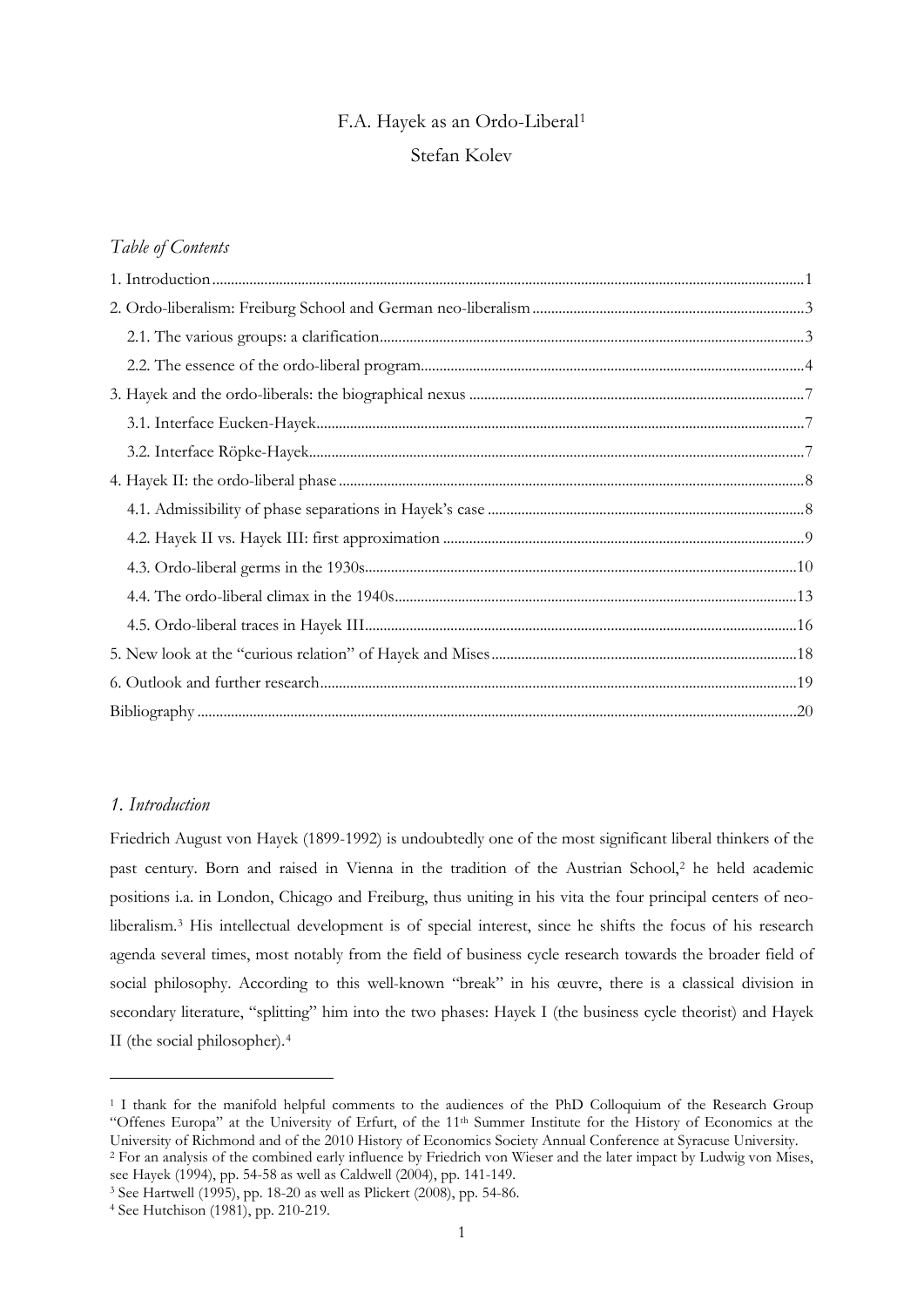The present paper will try to show that this two-fold division is inadequate, or at least incomplete. Instead, a three-fold division seems more appropriate: here, Hayek I would again be the business cycle theorist, but Hayek II is seen as an ordo-liberal philosopher and Hayek III as the evolutionist philosopher. Regarding the time-span of the latter phases, the paper contends that the ordoliberal Hayek is to be seen in the 1930s and 1940s (the time of *The Road to Serfdom* and the founding of the *Mont Pèlerin Society*), whereas his evolutionist phase starts in the 1950s and continues to the end of his life.

Of course, all such classifications are to some extent arbitrary. The proposal above is, however, not made with the intention of pure systematization. Instead, the reconstruction of Hayek's ordo-liberal phase helps circumventing some misunderstandings concerning his overall political economy. First of all, the common attacks from the anacho-capitalist "camp" which depict Hayek as a covert socialist lose ground.[5](#page-3-0) Secondly, and related to the first aspect, Hayek's intellectual relationship to and emancipation from his early mentor Ludwig von Mises can thus be better understood. Thirdly, it might also prove helpful for the understanding of ordo-liberalism itself, usually principally related to the names of Walter Eucken and Wilhelm Röpke, to reflect its topics in the light of Hayek's work. Without intending to rule out the existing differences between these authors,<sup>6</sup> it seems worth examining to distinguish between different types of ordo-liberalism and not to confine it to the Freiburg School proper. Such a view on Hayek and ordo-liberalism is not entirely new and has been proposed by authors of the Walter Eucken Institut, most notably Viktor J. Vanberg, Michael Wohlgemuth, Manfred E. Streit, and Andreas Renner.[7](#page-3-2) The current paper is to be seen as a complement to this strand of research (to the first two authors I owe a lot in my own academic development) and will try in addition to expand it towards the interfaces to Ludwig von Mises and Wilhelm Röpke.

The paper is structured as follows: first I would like to outline what is commonly understood by ordoliberalism in the light of the work of Walter Eucken and Wilhelm Röpke. Next, the biographical nexus in the triangle Eucken-Röpke-Hayek is put forward as an indication to the manifold intellectual relationships between the three authors. Following this, the main section contains the reconstruction of Hayek's ordoliberal phase with a focus on the role of government which he proposes in this time. In this light, the contrast between the "ordo-liberal Hayek" and the "laissez-faire Mises" is shown. A summary concerning the possible interpretation of Hayek in the light of this paper serves as an outlook.

<span id="page-3-0"></span><sup>5</sup> See e.g. Hoppe (1994), pp. 68-70.

<span id="page-3-1"></span><sup>6</sup> See Kolev (2008) as well as Kolev (2009).

<span id="page-3-2"></span><sup>7</sup> See i.a. Vanberg (2003), Wohlgemuth (2008), Streit/Wohlgemuth (1997) as well as Renner (2002).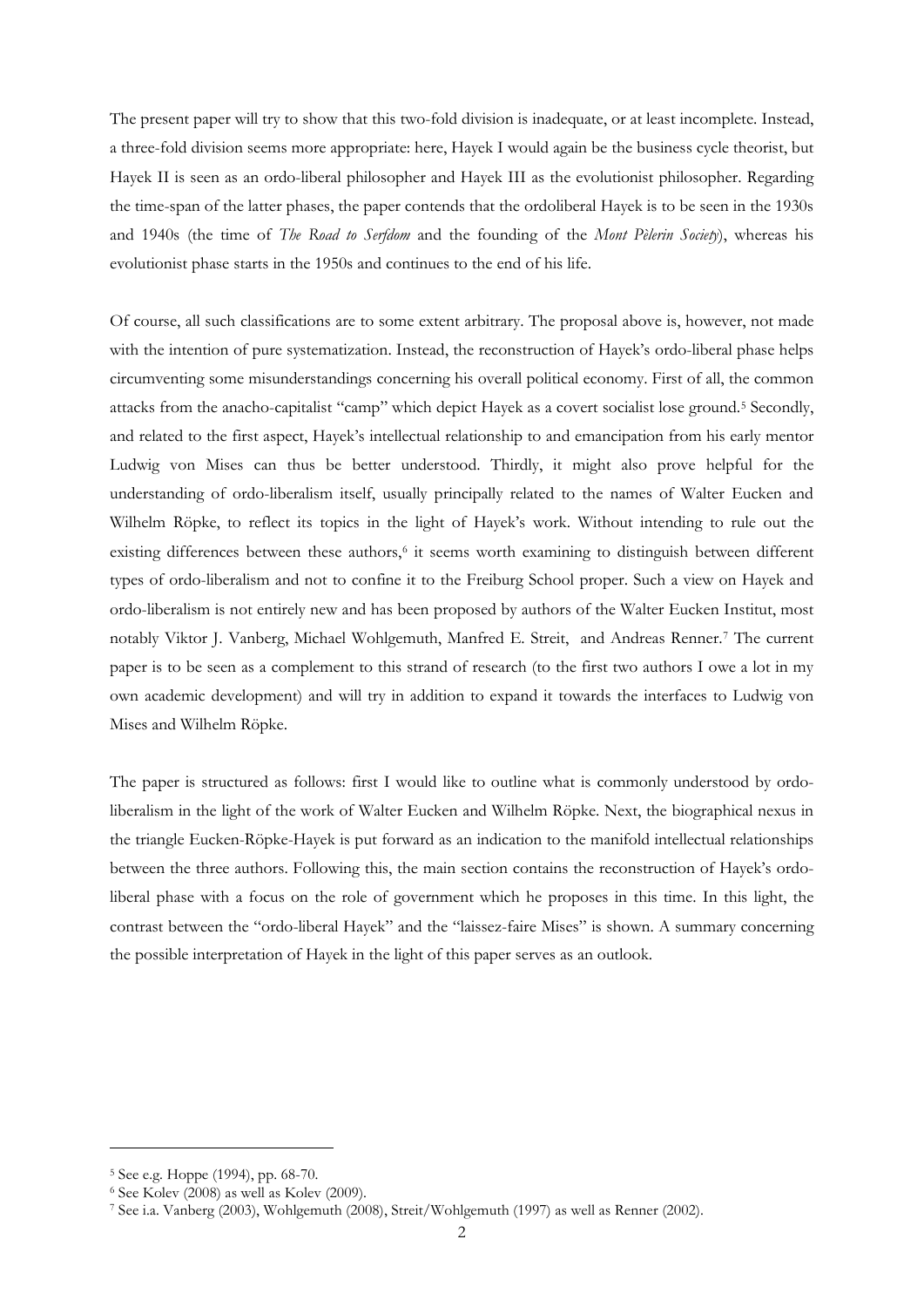## <span id="page-4-0"></span>*2. Ordo-liberalism: Freiburg School and German neo-liberalism*

#### <span id="page-4-1"></span>*2.1. The various groups: a clarification*

As mentioned above, the university town of Freiburg in South-Western Germany constitutes one of the major intellectual centers of the new liberalism of the 20<sup>th</sup> century. The core of what later becomes known as the Freiburg School came into being in the mid-1930s due to the academic cooperation of the economist Walter Eucken and the lawyers Franz Böhm and Hans Großmann-Doerth.[8](#page-4-2) The group soon grew by attracting many young liberal-minded economists and became seen by less liberal, historicist German economists as a fortress of liberalism and theoretical economics.[9](#page-4-3) In manifold underground circles in Freiburg, Eucken and colleagues of his developed a liberal answer to the challenges of Nazi economics and its foreseeable aftermath.[10](#page-4-4) After 1945, members of the school became seminal for the liberalization reforms of Ludwig Erhard 1948 and the start of the "economic miracle" (which in their eyes was none) of the Federal Republic after 1949.

The Freiburg School is certainly the most important group in the movement of renewing liberalism in Germany. But it was not the only one. 1950, in the year of Eucken's untimely death, the term "ordoliberalism" was coined, but already the author of the term included in its definition not only Eucken and his school but also Wilhelm Röpke and, interestingly, Friedrich A. von Hayek.[11](#page-4-5) On Hayek, more will be said later in this paper. For the time being, the other groups of German liberals are worth mentioning. First of all, the two exiles Wilhelm Röpke and his close friend Alexander Rüstow played an important role. Both were ousted from Germany 1933, thus quitting the option of becoming "half-exiles" like Eucken and his disciples.[12](#page-4-6) Röpke moved after difficult years in Istanbul to Geneva, where he remained until the end of his life. He was one of the first who used the term "neo-liberal" in the German context in the late 1930s, thus indicating his ambition to lay new foundations to liberalism for the  $20<sup>th</sup>$  century. After Eucken's death, he became the major academic advisor to Chancellor Adenauer and especially to Ludwig Erhard. A similar, less academic and more political role was assumed by Alfred Müller-Armack, a liberal with a difficult past in the Nazi time, who coined the term "social market economy" and later became Secretary in Erhard's ministry. Müller-Armack is called the "odd man out" in German neo-liberalism<sup>[13](#page-4-7)</sup> and also in this paper he is not viewed as an ordo-liberal due to the specificities of his views on cyclical policy and especially social policy.[14](#page-4-8)

Thus the term "ordo-liberalism" is used in the following as a medium classifier, larger than the Freiburg School (due to the inclusion e.g. of Röpke and Rüstow) but smaller than overall German neo-liberalism

<sup>8</sup> See Vanberg (1998), pp. 172-173 as well as Goldschmidt/Wohlgemuth (2008), pp. 1-14.

<span id="page-4-3"></span><span id="page-4-2"></span><sup>&</sup>lt;sup>9</sup> See e.g. the obituary of Eucken by Preiser (1950), p. 241 or the quote by Historicist economist Carl Brinkmann in Lenel (1991), p. 12.

<span id="page-4-4"></span><sup>10</sup> See Rieter/Schmolz (1993), pp. 96-103.

<span id="page-4-5"></span><sup>11</sup> See Moeller (1950), p. 224.

<sup>12</sup> See Johnson (1989), p. 40.

<span id="page-4-7"></span><span id="page-4-6"></span><sup>13</sup> See Sally (1998), p. 122.

<span id="page-4-8"></span><sup>14</sup> See Lange-von Kulessa/Renner (1998).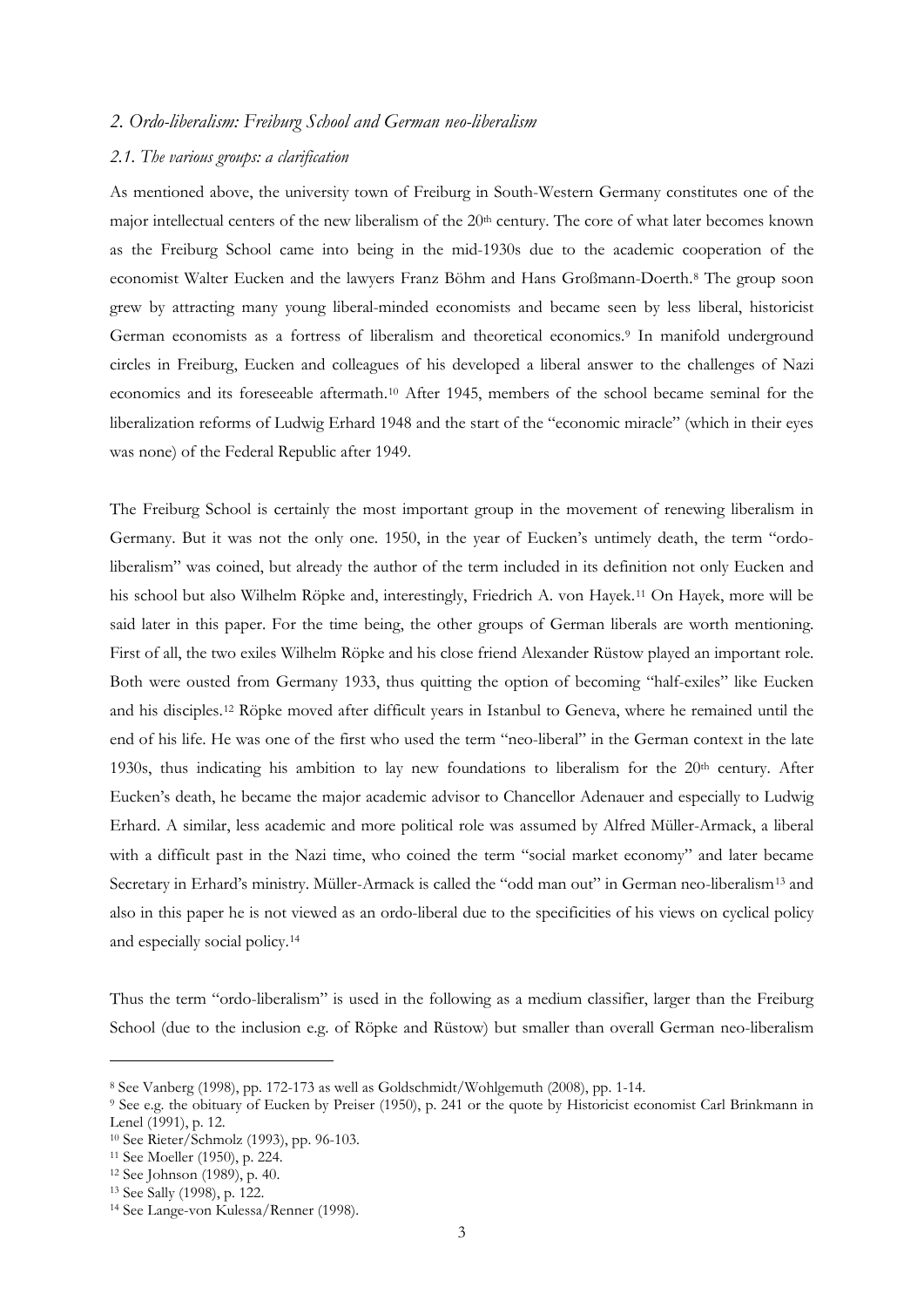(due to the non-inclusion e.g. of Müller-Armack). The following illustration should clarify the way German neo-liberalism is subdivided three-fold in this paper.



Figure 1: Subdivisions of German neo-liberalism

# <span id="page-5-0"></span>*2.2. The essence of the ordo-liberal program*

Having thus personalized the term "ordo-liberalism", focusing in the following on Eucken from the inner circle and on Röpke from the outer layer, the next step is the question as to what is the seminal content of this school's teachings.

What is the most important characteristic of ordo-liberlism is the dichotomy which its proponents hold up between "economic order" and "economic process". Economic order in its positive sense signifies the variety of forms in which the individuals economize. Under the term "forms" Eucken understands a selection out of the possible market forms in combination with the possible types of monetary system, differentiating between a morphology of finite number of ideal types on the one hand and the real types in the concrete situation on the other. Thus the economic order surrounds the economic process, thus constituting the "framework" or, synonymously, the "rules of the game" for the individuals who are free to economize within this framework (autonomous "moves of the game"). This is the positive usage of the term "economic order" (Wirtschaftsordnung). Eucken adds a second, normative usage with the wording "order of the economy" (Ordnung der Wirtschaft). In the first of his major books, the *Foundations of Economics* of 1940,<sup>[15](#page-5-1)</sup> he is preoccupied with the positive analysis, whereas in the second, posthumous book, the *Principles of Economic Policy* of 1952,[16](#page-5-2) he commences a search on the normative plane, i.e. the search for an "efficient and humane" order. Unfortunately Röpke is not as explicit on these methodological aspects, but by and large he accepts Eucken's positive analysis regarding the seminal dichotomy order vs. process.

<span id="page-5-1"></span><sup>15</sup> See Eucken (1940/89).

<span id="page-5-2"></span><sup>16</sup> See Eucken (1952/04).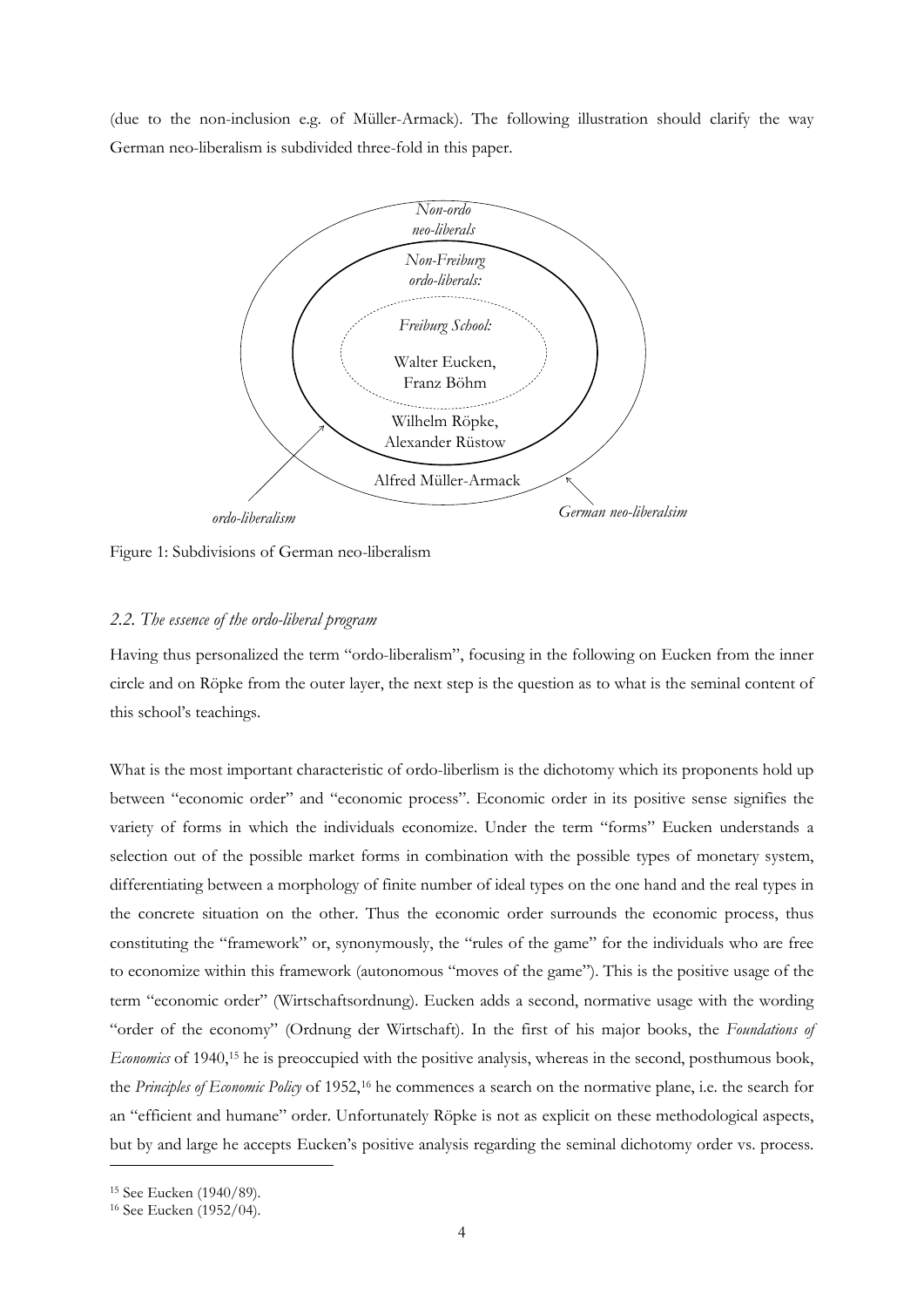Also, he agrees with Eucken that the rules of the game are to be set consciously, meaning that they do come about automatically by a process of evolution. The difference between the two authors is on the normative level of the principles/rules of economic policy, which is to be analyzed in the next paragraph. Both Eucken and Röpke develop in their morphologies (despite some minor deviances) a two-fold subdivision between the centrally administered economy (or command economy) and the market economy (or exchange economy). The economics of the interventionist "middle ways", be it of the market-socialists or of Keynes, are viewed by Eucken and Röpke as unstable and doomed to contradictions and eventually to a conversion into centrally administered economies, very much in the tradition of Mises' critique of interventionism and the spiral of interventions. Unlike Mises, however, they develop a sub-system of interventions (in Röpke's wording: market-conformable) which are in line with the market economy and can be "digested" by it without posing serious hindrances.

The normative search of an "efficient and humane" order leads Eucken and Röpke to their respective "third ways" (to be strictly distinguished from the interventionist "middle-ways"), i.e. their specific type of neo-liberalism which later became known as ordo-liberalism. These are not "middle ways" since they do not constitute a mix of centrally administered and market economy, but are strictly forms of the market economy only. Eucken finds his solution in a specific type of a market economy which he calls the "competitive order". For this order, government is to institute a set of (constitutive and regulative) principles which as an overall framework guarantee the "emasculation" (Entmachtung) of the economy. Röpke goes a step further, postulating that also competition is not an autonomous mechanism but rather a coordination process which itself needs a framework. This is necessary to ensure that the economy is "vitally satisfied" (vital befriedigt), that the ethical reserves which society needs for its cohesion and which are consumed by competition are filled up by the outer layer of the framework. Thus, his program goes beyond Eucken's *economic* policy of order, instead he insists that a *societal* policy of order is needed to ensure that the market economy does not destroy its moral foundations.

Eucken and Röpke both agree, however, on the theorem of the interdependence of orders. This proposition states that the economic order is not to be regarded as an isolated system but rather as a part of the overall social system, which comprises the legal order, the societal order as well as the governmental order. The difference above as to the breadth of the framework and of the necessary type policy of order refers only to the question whether the economist himself has to analyze the "data wreath" (Datenkranz): Eucken is rather "modest" in his interpretation, whereas Röpke "immodestly" tries to endogenize the interdependence in a more encompassing manner. A corollary of the interdependence theorem is the notion that for ordo-liberals liberty is inseparable, i.e. there a society where there is a lack of e.g. economic liberty cannot be viewed as a free society, even though it may formally have liberty in the governmental order.[17](#page-6-0) Of special importance later in the paper will be the relationship between the economic order and legal order in an ordo-liberal perspective. Eucken stresses that a legal order in the sense of *formal* rule-of-

<span id="page-6-0"></span><sup>&</sup>lt;sup>17</sup> On the dispute on the inseparability of liberty between Röpke and Benedetto Croce, see Röpke (1976), pp. 68-69.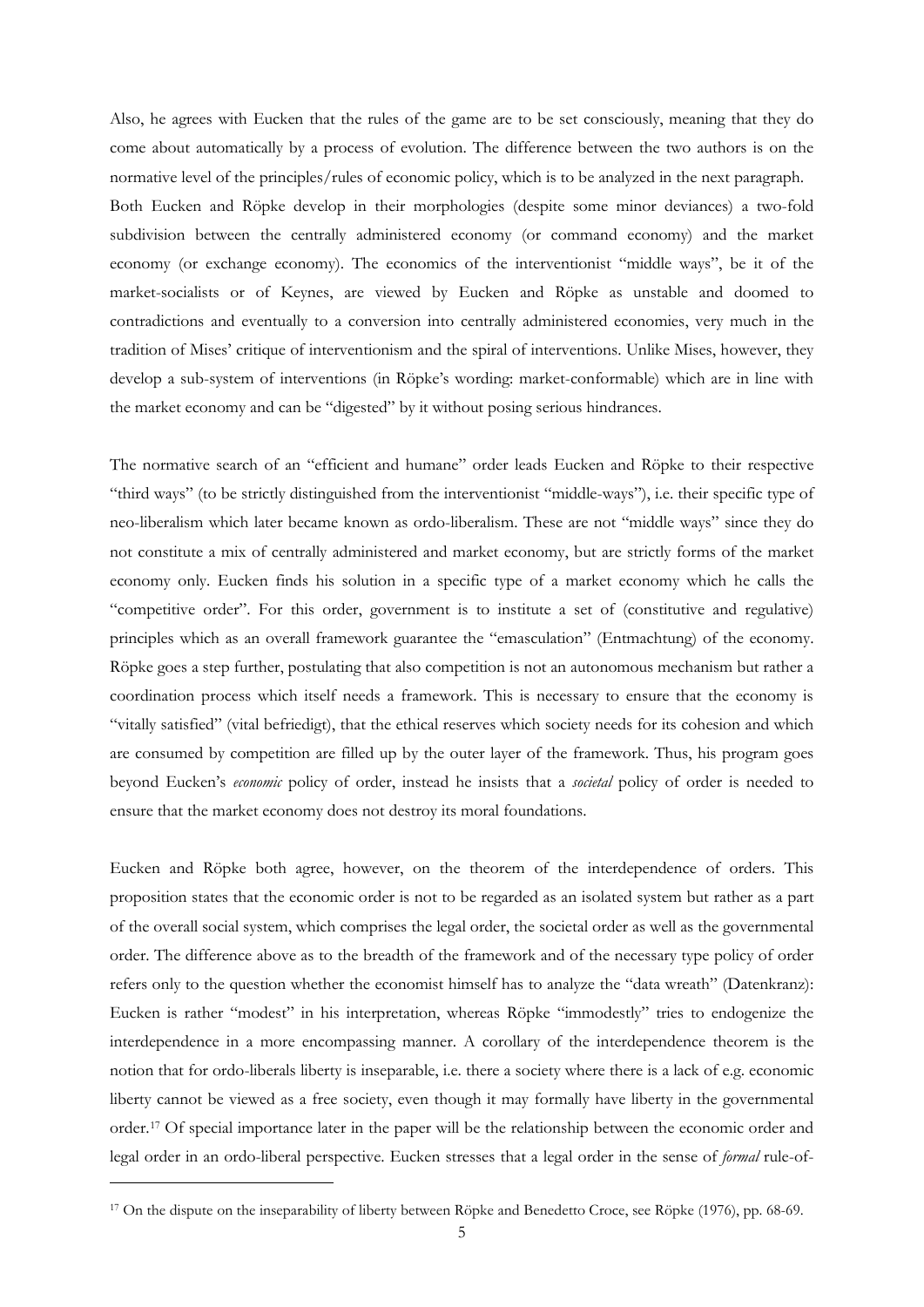law (Rechtsstaat) is not a sufficient condition for the coming up of the proper economic order. Instead, it is specific *substantive* parameters of the legal order that are to be set if an "efficient and humane" competitive order is to arise. As an example, special measures towards liability are necessary, with the goal that limited liability becomes the exception and not the rule. Another example with a special importance for ordo-liberalism is the enactment of competition by the legal order through rules like the prohibition of cartels or institutions like a monopoly supervisory authority for the remaining natural monopolies in the economy. As a summary, the complex interdependence of the legal and the economic order is seminal for understanding the ordo-liberal theory.

The above-mentioned distinctions end into significant differences which the two ordo-liberals assign to government in their reform programs[.18](#page-7-0) These will be partially depicted as a contrast to Hayek's economic policy program. What is more important at this point is the stress of the ordo-liberal authors on the dichotomy of rules of the game (order) and moves of the game (process) and the seminal ideas interdependence of the orders.



Figure 2: Different ordo-liberal conceptions of socio-economic frameworks

In the next section, an overview of the biographical interrelationships between Hayek and the ordoliberals Eucken and Röpke will be presented, showing the intense connections in a highly critical time, both for the authors' own evolution and for neo-liberalism in general.

<span id="page-7-0"></span><sup>18</sup> These are discussed in detail in Kolev (2009).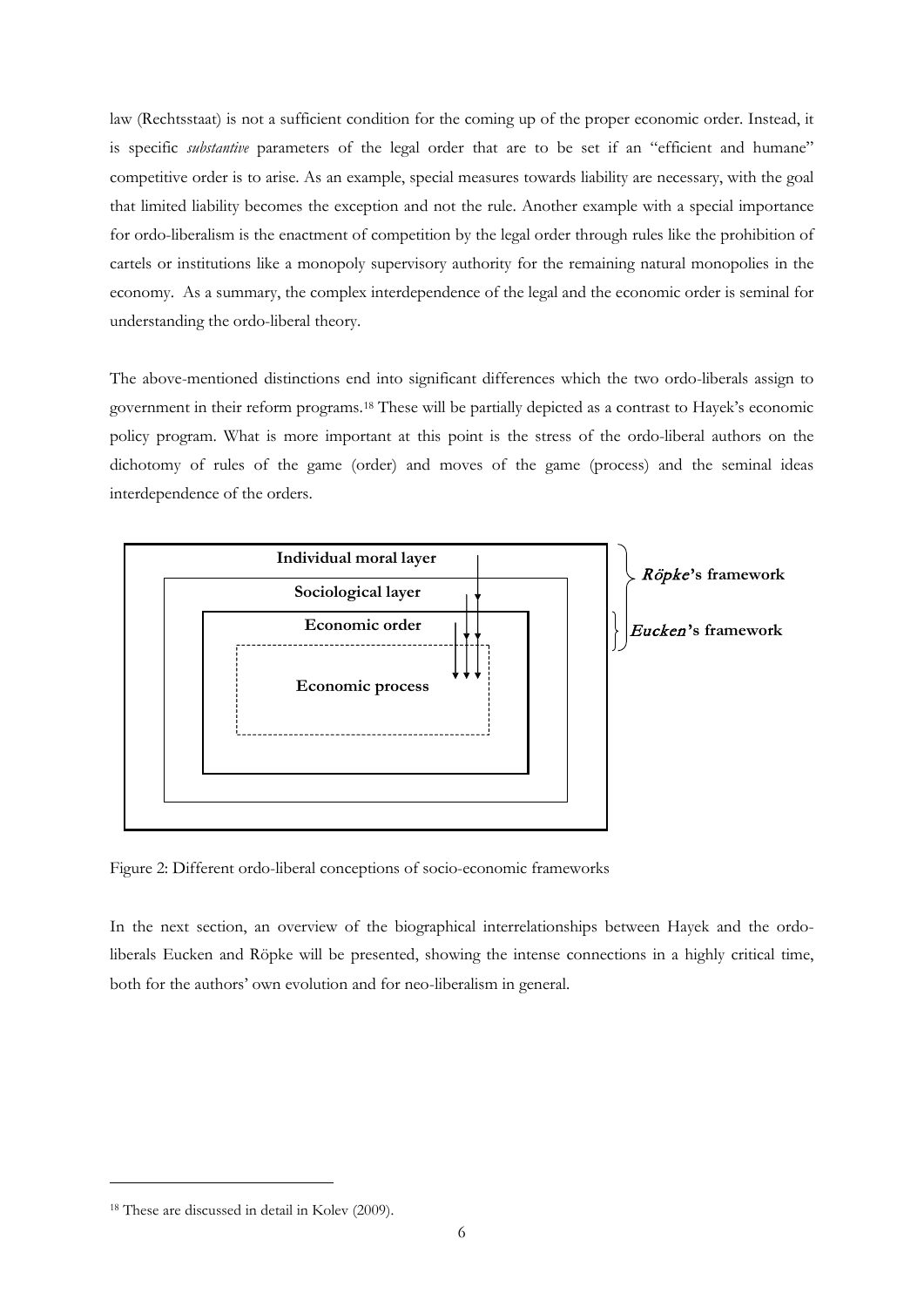#### <span id="page-8-0"></span>*3. Hayek and the ordo-liberals: the biographical nexus*

## <span id="page-8-1"></span>*3.1. Interface Eucken-Hayek*

Eucken and Hayek must have met on the meeting of the Verein für Socialpolitik in Zurich 1928, since they present papers in the same session on "Credit and Cycles", the memorable session which Mises rounds up with his summary that the Austrian theory of the cycle is *the* consensus theory of the Germanspeaking world.[19](#page-8-3) Hayek writes in his memoir notes that he met Eucken via the intermediation of Röpke without mentioning the date of this encounter,<sup>[20](#page-8-4)</sup> so it is possible that they might have met before Zurich.

After Hayek's move to London, he states that on his travels from London to Vienna he "regularly made a stopover in Freiburg just to visit Eucken and to keep in touch with him" [21](#page-8-5) and attended the meetings of the "Ordo circle", as he calls the upcoming school it.[22](#page-8-6) After the war, the relationship intensifies further. In an unpublished, but often quoted letter from Eucken to Hayek on March 12 1946, Eucken is highly laudable of the *Road to Serfdom*, seeing in its germs of his own plea for the "competitive order", wishing that Hayek would be even more specific on this point.[23](#page-8-7) 1947, Eucken is the only German scholar living in Germany who is invited and effectively joins the founding meeting of the Mont Pèlerin Society[24](#page-8-8) and becomes, in Hayek's words, "the star" of the conference.[25](#page-8-9) 1948, Hayek on his turn becomes co-founder of the ORDO yearbook, *the* ordo-liberal journal still existing today which as late as 1991 writes on its cover: "with the cooperation of Friedrich A. von Hayek".[26](#page-8-10) Paradoxically, Eucken dies from a heart attack on a lecture tour to the LSE in March 1950, to which Hayek has invited him.

In 1962, Hayek accepts the call from the University of Freiburg to join the faculty of economics and to teach economic policy. Without obtaining Eucken's former chair directly, he stresses already in his inaugural lecture in Freiburg that he hopes to join the heritage of the "unforgettable Walter Eucken".[27](#page-8-11) For several years, he is president and later honorary president of the 1954 founded Walter Eucken Institut.

#### <span id="page-8-2"></span>*3.2. Interface Röpke-Hayek*

Wilhelm Röpke meets Hayek earlier than Eucken, again at a meeting of the Verein für Socialpolitik, in this case 1926 in Vienna.[28](#page-8-12) Röpke is one of the few German economists who develops a cycle theory in line with the Austrian theory in the Mises-Hayek strand. As Gottfried von Haberler later states, he was not only seen as an intellectual peer by the Austrians but was a pioneer in the theory of the so-called

 $\overline{a}$ 

<span id="page-8-9"></span><sup>25</sup> See Hayek (1983/92), p. 192.

<span id="page-8-3"></span><sup>19</sup> See Mises (1928/29), pp. 323-326.

<span id="page-8-4"></span><sup>20</sup> See Hayek (1983/92), p. 189.

<span id="page-8-5"></span><sup>21</sup> See Hayek (1983/92), p. 190.

<span id="page-8-6"></span><sup>22</sup> See Hayek (1983/92), pp. 189-190.

<span id="page-8-7"></span><sup>23</sup> See Eucken (1946).

<span id="page-8-8"></span><sup>24</sup> See Hartwell (1995), p. 33 as well as Plickert (2008), p. 156.

<span id="page-8-10"></span><sup>26</sup> See the front page of the ORDO Jahrbuch, Vol. 42, 1991.

<span id="page-8-11"></span><sup>27</sup> See Hayek (1962/69), p. 2.

<span id="page-8-12"></span><sup>28</sup> See Hayek (1983/92), pp. 188-189.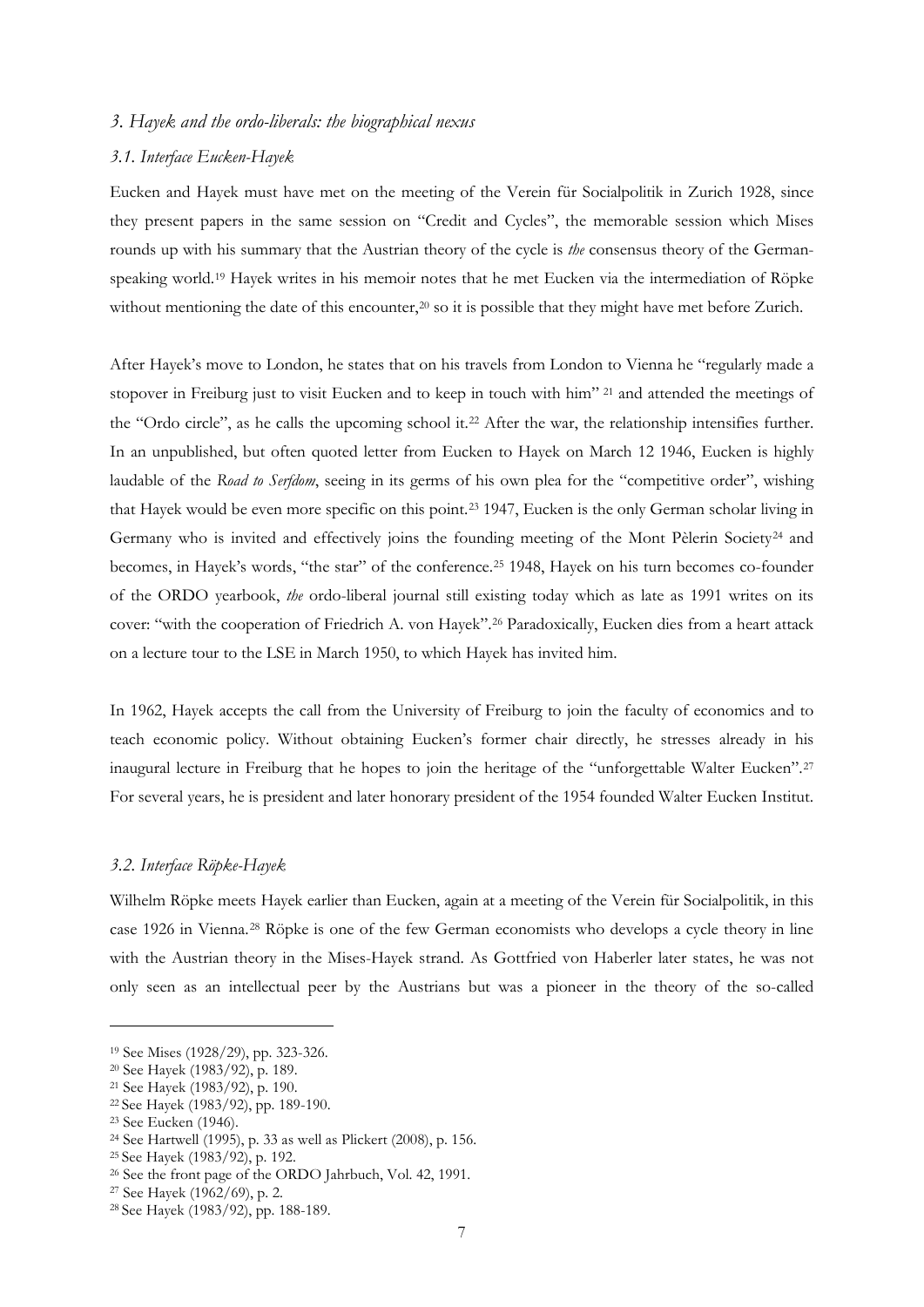secondary depression, an innovation within the Austrian paradigm.<sup>[29](#page-9-2)</sup> In an interview later, Hayek comments on his relationship to Röpke that he sent him an own paper on the secondary depression issue which Röpke on his part decided not to publish in Germany.<sup>[30](#page-9-3)</sup> 1937 Hayek visits the HEI in Geneva for his lecture tour,<sup>[31](#page-9-4)</sup> Röpke joining the Institute at approximately at the same time.

During the war the correspondence continues and 1945 Röpke's wife translates the *Road to Serfdom* into German. In the following years, Röpke and Hayek join their organizational forces to initiate the academy of liberal thinkers which 1947 is founded as the Mont Pèlerin Society.[32](#page-9-5) After many years of harmonious cooperation in the Society, in the course of its "Hunold affair"[33](#page-9-6) Röpke and Hayek fall apart (despite the highly laudable address by Hayek for Röpke's 60<sup>th</sup> birthday 1959)<sup>[34](#page-9-7)</sup> and Röpke died soon afterwards. Probably as a late sign of reconciliation, Hayek headed the team which publishes a new edition of Röpke's œuvre 1979.[35](#page-9-8)

# <span id="page-9-0"></span>*4. Hayek II: the ordo-liberal phase*

# <span id="page-9-1"></span>*4.1. Admissibility of phase separations in Hayek's case*

After the reconstruction of the intense biographical ties between Hayek and the two leading ordo-liberals, the main part of the paper will be dedicated to the hypothesis whether some notions of Hayek's political philosophy can be subsumed under the term "ordo-liberalism" in the above-mentioned sense of the word.

Hayek has undoubtedly undergone a very significant evolution in his œuvre, which spans the huge timespan from the early 1920s to the late 1980s. As depicted in the introduction, the conventional division of his work is the Hayek I (business-cycle theorist) vs. Hayek II (social philosopher).<sup>[36](#page-9-9)</sup> Such "splits" of an author may perhaps entail the taste of being too schematic or superficial towards the complexity of a personality. Aware of these potential difficulties, I would still maintain that in Hayek's special case, such a procedure is warranted. The obvious shift which he performs in the late 1930s vindicates the separation. I argue that, in the above terminology he shifts from an analysis of the *economic process* (his business-cycle theory) to an analysis of the *economic order* (his social philosophy of markets and their institutional framework).

After the lack of success against the "Keynesian avalanche", he seems to come to the idea (which he later attributes to Röpke in the 1959 anniversary address) that "an economist who is only an economist cannot

<span id="page-9-2"></span><sup>29</sup> See Haberler (1979/00).

<span id="page-9-3"></span><sup>30</sup> See Hayek (1975), pp. 12-13.

<span id="page-9-4"></span><sup>31</sup> See Hayek (1937/08).

<span id="page-9-5"></span><sup>32</sup> See Hartwell (1995), pp. 29-33 as well as Plickert (2008), pp. 127-137.

<span id="page-9-6"></span><sup>33</sup> See Hartwell (1995), pp. 100-133 as well as Plickert (2008), pp. 178-189.

<span id="page-9-7"></span><sup>34</sup> See Hayek (1959).

<span id="page-9-8"></span><sup>35</sup> The correspondence in the triangle Hayek-Eucken-Röpke is analyzed in Hennecke (2000) and Hennecke (2005). The highly interesting quotes from the letters in these publications indicate that a more detailed analysis of the extensive correspondence seems worthwhile.

<span id="page-9-9"></span><sup>36</sup> See Hutchison (1981), pp. 210-219.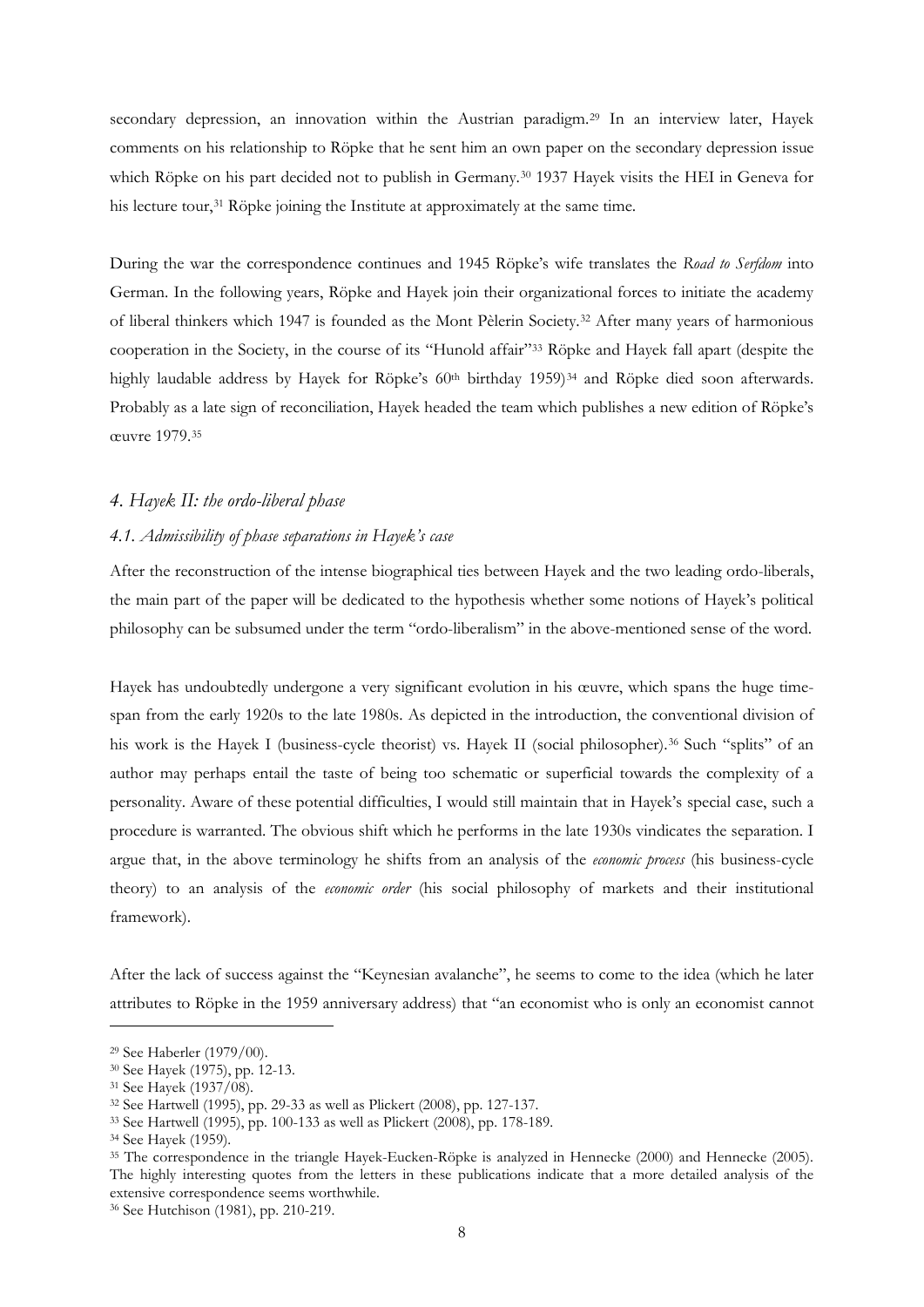be a good economist".[37](#page-10-1) In the introduction to his opus magnum *The Constitution of Liberty* which he finishes at precisely that time, he writes:

"I have come to feel more and more that the answers to many of the pressing social questions of our time are to be found in the recognition of principles that lie outside the scope of technical economics." [38](#page-10-2)

Thus the Hayek I phase can be classified in his own perspective as a phase at least in need of a complement which it finds in the decades of Hayek II.

#### <span id="page-10-0"></span>*4.2. Hayek II vs. Hayek III: first approximation*

But is Hayek II enough? Is it an intellectually homogenous time-span?

The answer to this question is no. Interestingly, Hayek states in a foreword to a new edition of the *Road to Serfdom* of 1976:

"… a fault which is perhaps pardonable when it is remembered that when I wrote, Russia was our war-time ally – and that I had not freed myself from all the current interventionist superstitions, and in consequence still made various concessions which I now think unwarranted."[39](#page-10-3)

What is meant by "current interventionist superstitions"? One possible answer is the intellectual heritage of his first mentor in Vienna, Friedrich von Wieser, who was more of a Fabian social democrat than a classical liberal.[40](#page-10-4) But that is only one possible answer. How about a look at the upcoming ordo-liberal thought as a source for the "interventionist superstitions"?

That might be the case. As mentioned above, Hayek often made stops at Freiburg in the late 1930s what might also be of interest here. His later attitude to "Ordo circle" as he calls it is ambiguous. On the one hand, he is highly laudable of Eucken, mentioning him in *The Constitution of Liberty* as one of the seminal personalities for his own development.[41](#page-10-5) On the other hand, he maintains that the circle (except Eucken himself) was a group of "restrained liberalism".<sup>[42](#page-10-6)</sup>

Can ordo-liberalism be seen as the source of Hayek's self-proclaimed early interventionism? A tentative positive first answer seems plausible. I would not, however, insist that the influence comes directly from Eucken or Röpke. Instead, the early Chicago School of Frank Knight and especially Henry Simons<sup>[43](#page-10-7)</sup>

<span id="page-10-1"></span><sup>37</sup> See Hayek (1959), p. 26.

<span id="page-10-2"></span><sup>38</sup> See Hayek (1960/78), p. 3.

<span id="page-10-3"></span><sup>39</sup> See Hayek (1976/94), p. XXIV.

<span id="page-10-4"></span><sup>40</sup> For detailed information on Friedrich von Wieser's vita and œuvre, see Hayek's obituary of Wieser in Hayek (1926/92), pp. 108-125.

<span id="page-10-5"></span><sup>41</sup> See Hayek (1960/78), p. 415.

<span id="page-10-6"></span><sup>42</sup> See Hayek (1983/92), p. 190.

<span id="page-10-7"></span><sup>43</sup> For the special biographical nexus of Hayek to Henry Simons, see Van Horn/Mirowski (2009), pp. 140-158.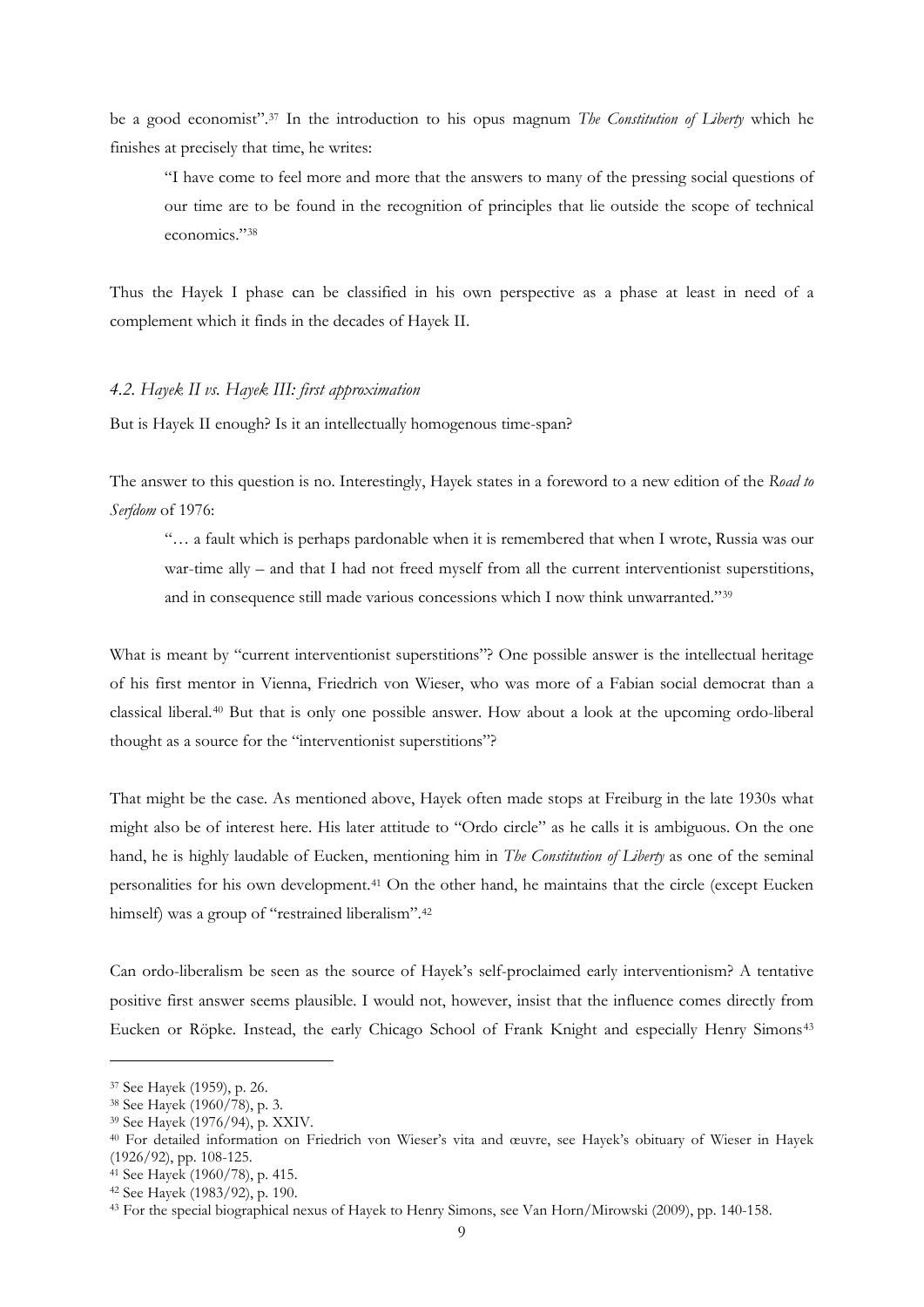deserve a closer look[.44](#page-11-1) Simons on his part has an influence on Eucken and the upcoming Freiburg School,<sup>[45](#page-11-2)</sup> so an "ordoliberal Hayek" is coming up at that time, the two channels which form him might be Freiburg and early Chicago. In this paper, Chicago has to stay outside and the focus is on the Eucken/Röpke influence, but in reality Chicago might also have played an important role in the forming of the "superstitions".[46](#page-11-3)

So what are the first germs of ordo-liberalism alias "interventionist superstitions"?

#### <span id="page-11-0"></span>*4.3. Ordo-liberal germs in the 1930s*

The "Years of High Theory", as G.L.S. Shackle calls the 1930s, are the most important decade in Hayek's vita. 1931 he obtains his position at the LSE and starts the (eventually unsuccessful) battle against Keynes and Cambridge economics. Then in 1935 his volume on socialism ignites the second phase in the socialist calculation debates. In 1936 his presidential address to the London Economic Club, published 1937 as *Economics and Knowledge*, marks both his methodological split with Mises and his new skepticism towards general equilibrium theory. During the late 1930s, he intensely works on capital theory, *The Pure Theory of Capital* of 1941 being the first and only volume of an uncompleted work on this field and simultaneously his last large work on "technical economics". Afterwards, the long journey towards his classical liberal social philosophy begins.

Amid these highly complicated years of intellectual battle on manifold fronts, some first traces of ordoliberalism can be identified in Hayek's widespread work. Two publications deserve special interest: Hayek's editorship *Collectivist Economic Planning* of 1935[47](#page-11-4) as well as his relatively unknown, short brochure *Freedom and the Economic System* of 1939.[48](#page-11-5)

The 1935 volume is seen by a contemporary as "a formidable counter-attack by laissez-faire on all forms of planning, and in particular on Socialism".[49](#page-11-6) What is certainly true about this statement is that it was a formidable attack, since it took more than 10 years (if counted by *The Use of Knowledge in Society*'s appearance 1945) of debate between Hayek and his intellectual enemies. However, the continuation of the sentence contains two improper claims: firstly that Hayek sees himself as a laissez-faire proponent and

<span id="page-11-1"></span><sup>44</sup> A colleague of mine from the Walter Eucken Institut in Freiburg, Ekkehard Köhler, is working currently on this topic. His research results seem to corroborate the Eucken-Hayek-Simons intellectual connection.

<span id="page-11-2"></span><sup>45</sup> For positive mentionings of Simons in Eucken's *Principles*, see Eucken (1952/04), p. 255, p. 260 as well as p. 269.

<span id="page-11-3"></span><sup>46</sup> Also, the upcoming Hayek-Popper relationship in the 1930s might bear some additional explanatory power. For this hint I am grateful to the participants of the PhD seminar at the University of Erfurt where I presented a preliminary version of this paper. I will consider the Hayek-Popper connection in further research on this complex issue of neo-liberalism in the 1930s.

<span id="page-11-4"></span><sup>47</sup> See Hayek (1935). Since Hayek's own essays from this edited volume are reprinted in his *Individualism and Economic Order* which is better available today, the quotes will be based on the pagination from the latter volume.

<span id="page-11-5"></span><sup>48</sup> See Hayek (1939). The essay is reprinted in the Collected Works volume "Socialism and War" (Hayek (1997)), pp. 189-212.

<span id="page-11-6"></span><sup>49</sup> See Dobb (1935), p. 532.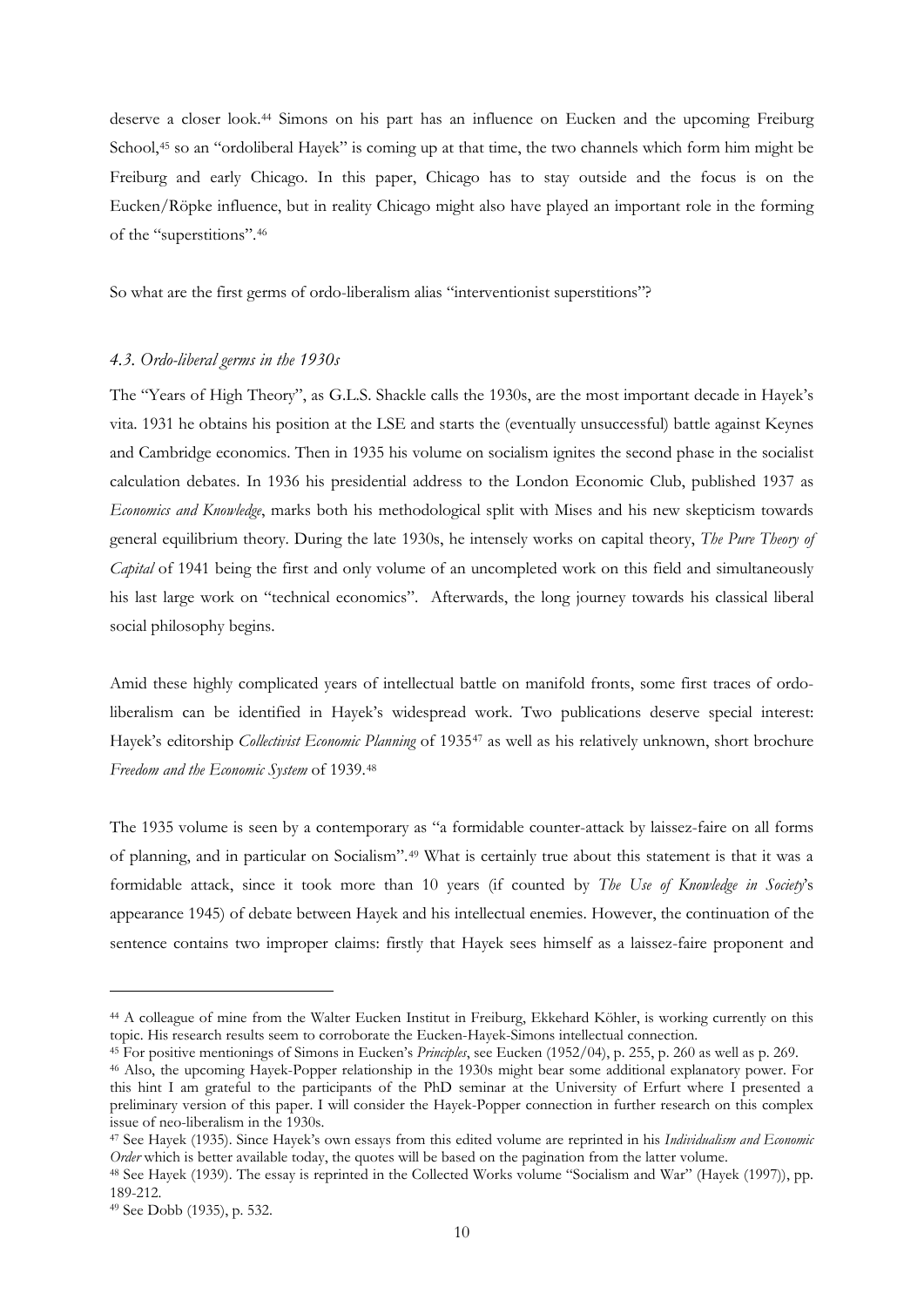secondly that it is an attack on *all* forms of planning. Let me thus quote the key passage of Hayek's introductory essay to the volume:

"To say that partial planning of the kind we are alluding to is irrational is, however, not equivalent to saying that the only form of capitalism which can be rationally advocated is that of complete laissez-faire in the old sense. There is no reason to assume that the historically given legal institutions are necessarily the most "natural" in any sense."[50](#page-12-0)

and further:

"The question as to which is the most appropriate permanent framework which will secure the smoothest and most efficient working of competition is of the greatest importance and one which, it must be admitted, has been sadly neglected by economists."<sup>51</sup>

These passages and the following paragraphs can in my opinion be seen as Hayek's "third way" of the 1930s, which in both wording and content is decidedly ordo-liberal. The term "framework" is, as mentioned above, the hallmark of the Freiburg paradigm. Besides, the framework must be "permanent" in Hayek's words, i.e. not a play-ball of special interests but instead a durable construction. Its main purpose is to institutionalize competition, precisely as seen by the German ordo-liberals. This is the type of "planning" which Hayek not only accepts but emphatically requires at this point of time and distinguishes it both from socialist planning and from the laissez-faire credo. Regard the closing sentences of this section of Hayek's essay:

"It is important to realize in any investigation of the possibilities of planning that it is a fallacy to suppose capitalism as it exists today is the alternative. We are certainly as far from capitalism in its pure form as we are from any system of central planning. The world of today is just interventionist chaos."[52](#page-12-2)

Besides, it is noteworthy that in this phase Hayek seems skeptical of the appropriateness "historically given legal institutions", which I see as *the* major difference between Hayek II and Hayek III. This will be detailed later in section 4.5.

Is the conscious setup of a permanent, competition-enhancing framework what Hayek later terms "interventionist prejudices"? Possibly, but if yes, then his early economic philosophy of the 1930s and especially the 1940s is to be seen as highly interventionist. Interestingly, just before the above quoted paragraph, he is citing Mises' *Kritik des Interventionismus* of 1929.

Looking now at the second publication of the 1930s, *Freedom and the Economic System* of 1939, one can fully agree with H. D. Dickinson's review which starts with the words:

<span id="page-12-0"></span><sup>50</sup> See Hayek (1935/48), pp. 134-135.

<span id="page-12-1"></span><sup>51</sup> See Hayek (1935/48), p. 135.

<span id="page-12-2"></span><sup>52</sup> See Hayek (1935/48), p. 136.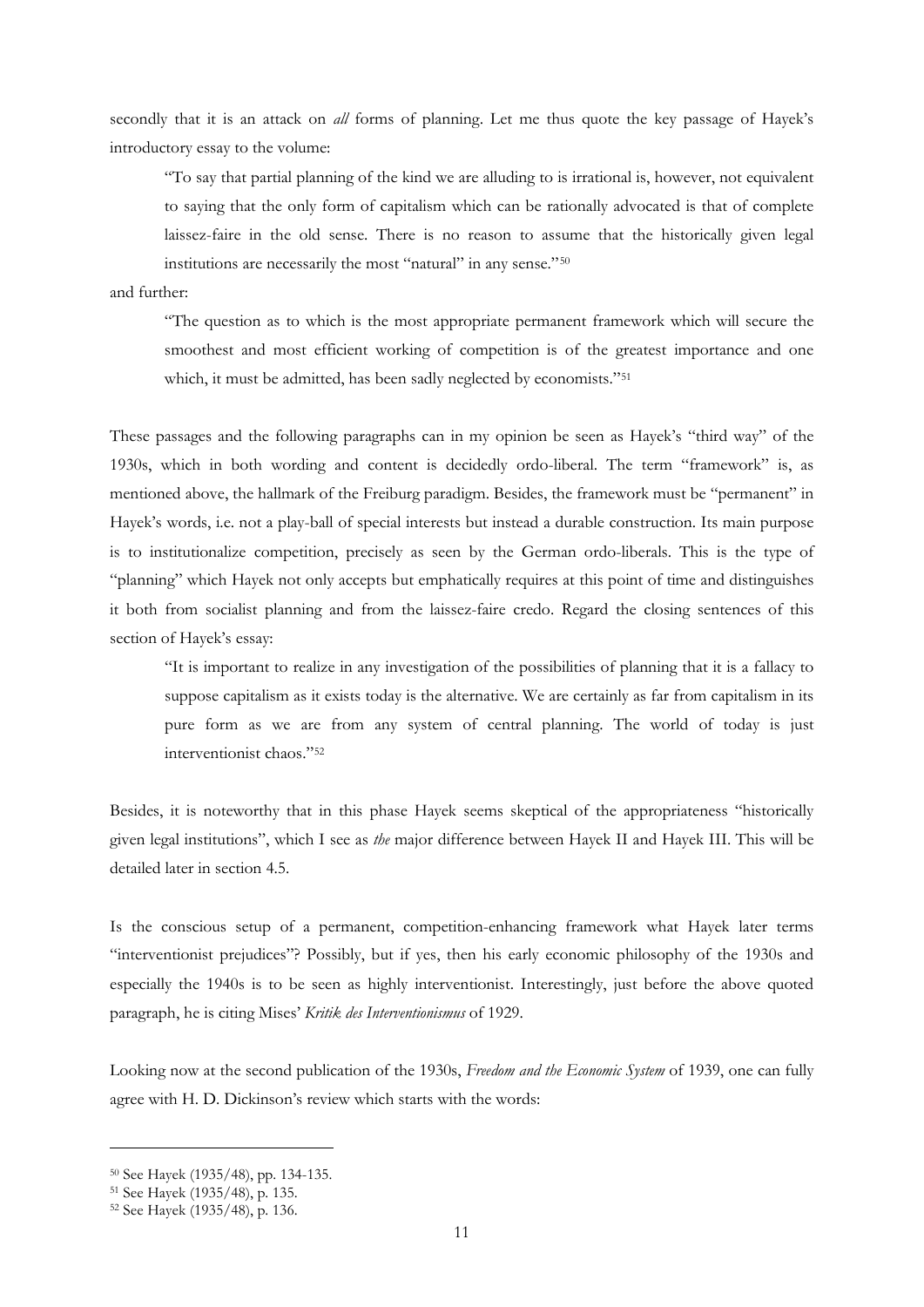"This pamphlet is a manifesto, at once concise, cogent and eloquent, of individualistic individualism. It is a fundamental challenge to doctrine of liberal socialism".[53](#page-13-0) 

The brochure is indeed a manifesto, and seen from the retrospect of Hayek's following decades, it contains the core of many ideas which will be seminal for Hayek's own evolution. In the end, the author of the review expresses his assessment that Hayek is at the beginning of a project in search for a "positive programme":

"It is greatly to be hoped that Professor Hayek will follow up… with a blue print for a liberal classless society"[54](#page-13-1)

This assessment proves correct, Hayek dedicates the next half century precisely to this task. But what is the essence of the 1939 publication (note that it appears briefly after the 1938 Colloque Lippmann) and what of it can be interpreted as close to ordo-liberalism?

*Freedom and the Economic System* can be seen as true intellectual forerunner of *The Road to Serfdom*. In fact, it contains the major ideas of the latter in a compact form. Hayek's critique of National Socialism as the twin-brother of socialism proper, his overall discard of socialism and central planning, his ideas on the compatibility of democracy and capitalism are all to be found in this small booklet. And apart from that, the continuation of the thesis of the liberal economic framework from the 1935 is present and expanded.

After the exposition of his socialism critique, Hayek indeed endeavors what Dickinson calls for, a "positive programme" for liberalism. It is a type of planning as "the application of reason to social problems in general"<sup>[55](#page-13-2)</sup> that Hayek opts for, or in other words "planning for freedom" as opposed to socialist or interventionist "planning for constant interference". And this planning is again concentrated on the central issue of ordo-liberalism, the institutional framework:

"We can "plan" a system of general rules, equally applicable to all people and intended to be permanent (even if subject to revision with the growth of knowledge), which provides an institutional framework within which the decisions as to what to do and how to earn a living are left to the individuals." [56](#page-13-3)

Thus precisely the ordo-liberal paradigm about the setup of the economic order as a permanent framework and the freedom of the economic process within this framework becomes directly visible. Note that in a later passage Hayek uses the term "construction of a rational framework",<sup>[57](#page-13-4)</sup> a term he would certainly no more use later when he criticizes rationalistic constructivism. But here, 1939, a construction seems not only to be possible but also necessary and can be seen as his main answer to the

<span id="page-13-0"></span><sup>53</sup> See Dickinson (1940), p. 435.

<span id="page-13-1"></span><sup>54</sup> See Dickinson (1940), p. 437.

<span id="page-13-2"></span><sup>55</sup> See Hayek (1939), p. 10.

<span id="page-13-3"></span><sup>56</sup> See Hayek (1939), p. 8-9.

<span id="page-13-4"></span><sup>57</sup> See Hayek (1939), p. 10.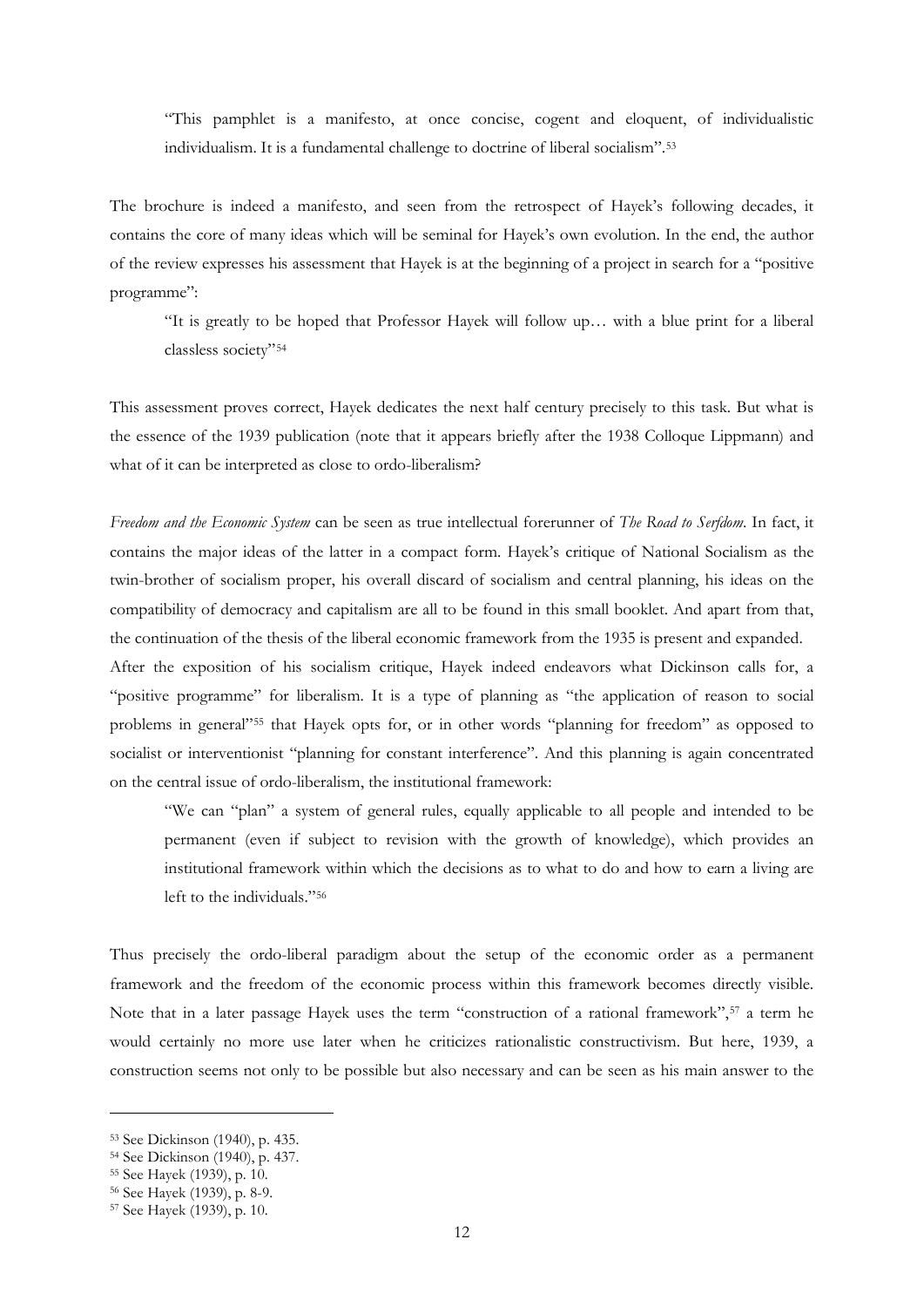objections by (market) socialists that he is only negative on their concepts but not inventive of a positive program.

Also noteworthy in *Freedom and the Economic System* is Hayek's criticism of classical liberalism on the issue of the institutional framework, precisely on the lines of Eucken's critique of the classics that not any ruleof-law automatically generates the competitive order:

"Now it must be admitted that this task of creating a rational framework of law has by no means been carried through consistently by the early liberals… Yet it should have been obvious that the question of the exact content and the specific limitations of property rights, and how and when the state will enforce the fulfillment of contracts, require as much consideration on utilitarian grounds as the general principle."[58](#page-14-1)

Besides the plea for utilitarianism, still in the line of Mises, which he later rejects, the above quote clearly shows his proximity to the Freiburg stance that only specific types of rule-of-law are compatible with the proper economic order. Also, Hayek stresses that obviously the answers to these questions have not been discovered yet in his generation. The huge importance of the institutional framework question becomes visible in the end of this section on "planning for freedom":

"A certain dogmatism in this respect, which often had the appearance of an unwillingness to reason on these problems, brought the development of this kind of planning to an early standstill and has tended to throw the whole liberal doctrine into discredit.["59](#page-14-2)

This is ordo-liberalism at its best, both in the institutional content and in the critique of dogmatic laissezfaire political economy of the 19<sup>th</sup> century. What happens to it later in Hayek's evolution?

#### <span id="page-14-0"></span>*4.4. The ordo-liberal climax in the 1940s*

Whereas the 1930s are the theoretically most challenging time in Hayek's vita, the 1940s are seminal for his more "practical" or "political" mission to popularize liberalism to broader circles. Leaving technical economics almost entirely, he spends years on the manuscript of the small book which would make him famous: *The Road to Serfdom*. As he recalls later in the mentioned 1976 preface to a new edition:

"But though I tried hard to get back to economics proper, I could not free myself of the feeling that the problem on which I had undesignedly embarked were more challenging and important than those of economic theory, and that much that I had said in my first sketch needed clarification and elaboration."[60](#page-14-3)

<span id="page-14-1"></span><sup>58</sup> See Hayek (1939), p. 11.

<span id="page-14-2"></span><sup>59</sup> See Hayek (1939), p. 11.

<span id="page-14-3"></span><sup>60</sup> See Hayek (1976/94), p. XXII.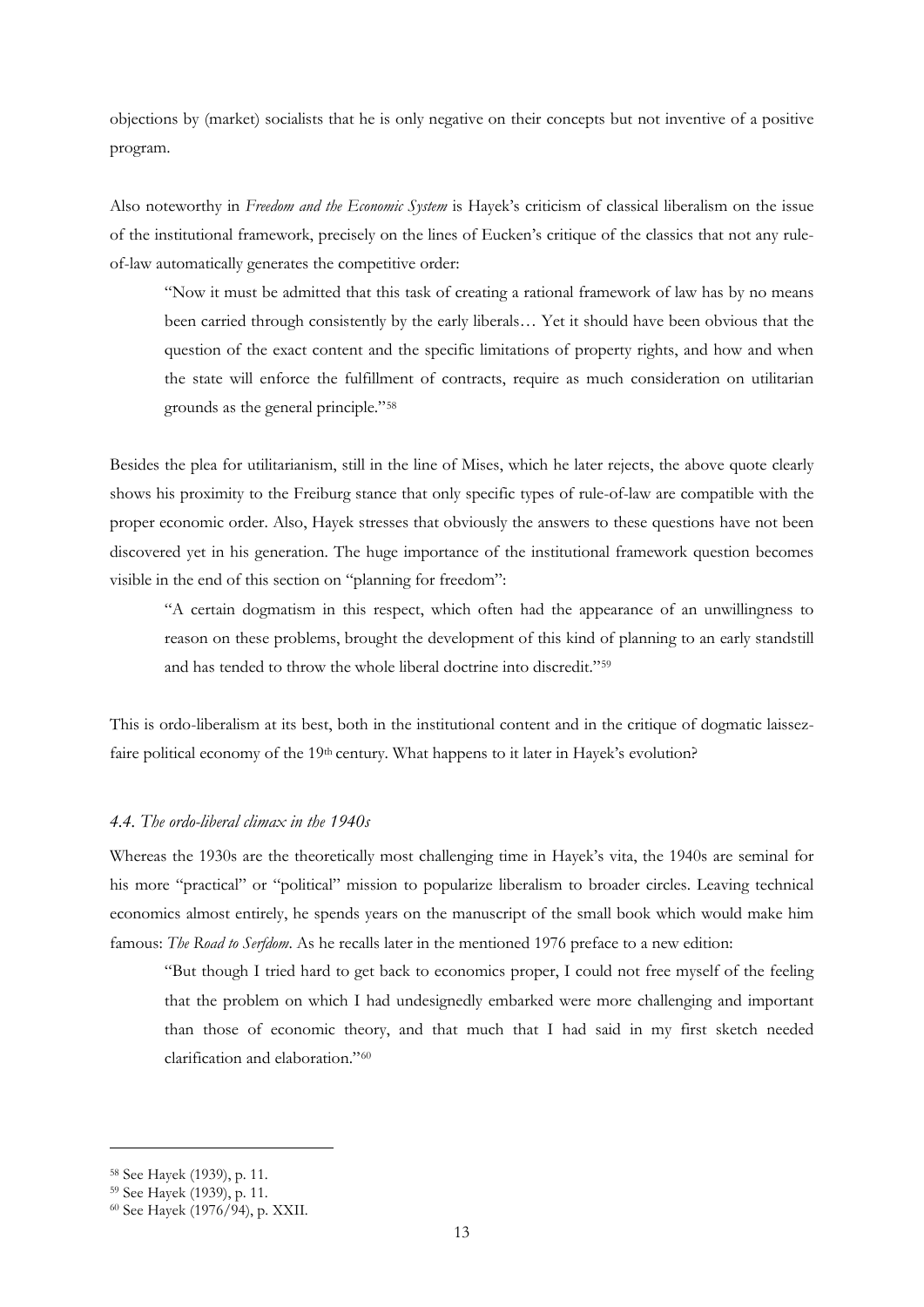I argue that there is an ordo-liberal nucleus in *The Road to Serfdom*. First, Eucken's idea of the interdependence between the legal and especially between the political and economic order can be seen as a foundation for Hayek's main thesis: The tendency towards illiberty which planning causes in the economic order and which overburdens democracy in the political order can be seen as an implementation of Eucken's interdependence thesis.

But also regarding the role of government, Hayek holds on to the stand of thought which was identified in the 1930s papers. Again he maintains that a state as a rule-setter for the institutional framework of the economy is *the* seminal function which he attaches to the state in a liberal society. Imbedded in Hayek's discourse with the socialist planners, he claims:

"According to the modern planners, and for their purposes, it is not sufficient to design the most rational permanent framework within which the various activities would be conducted by different persons according to their individual plans."[61](#page-15-0)

He, just as the ordo-liberals, does not want to be seen as a defender of laissez-faire. Instead, "effective competition" is to be "created"[62](#page-15-1) by way of a framework. Note:

"It [the liberal argument, SK] does not deny, but even emphasizes, that, in order that competition should work beneficially, a carefully thought-out legal framework is required and that neither the existing nor the past legal rules are free from grave defects." [63](#page-15-2)

Summing up his conception on the institutions necessary from a liberal perspective, he claims:

"The functioning of competition not only requires adequate organization of certain institutions like money, markets, and channels of information – some of which can never be adequately provided by private enterprise – but it depends, above all, on the existence of an appropriate legal system, a legal system designed both to preserve competition and to make it operate as beneficially as possible."[64](#page-15-3)

A last quote, this time regarding the older liberalism and its relationship to institutions:

"The systematic study of the forms of legal institutions which will make the competitive system work efficiently has been sadly neglected."[65](#page-15-4)

As noted in the introductory sections of the paper, it is precisely the combination of economic and legal expertise which is the "trademark" of the Freiburg School. Thus Hayek, who holds also a legal degree from Vienna University, obviously sees the symbiosis of legal and economic scholars as the prerequisite

<span id="page-15-0"></span><sup>61</sup> See Hayek (1944/94), p. 40.

<span id="page-15-1"></span><sup>62</sup> See Hayek (1944/94), p. 41.

<span id="page-15-2"></span><sup>63</sup> See Hayek (1944/94), p. 41.

<span id="page-15-3"></span><sup>64</sup> See Hayek (1944/94), p. 43.

<span id="page-15-4"></span><sup>65</sup> See Hayek (1944/94), p. 43.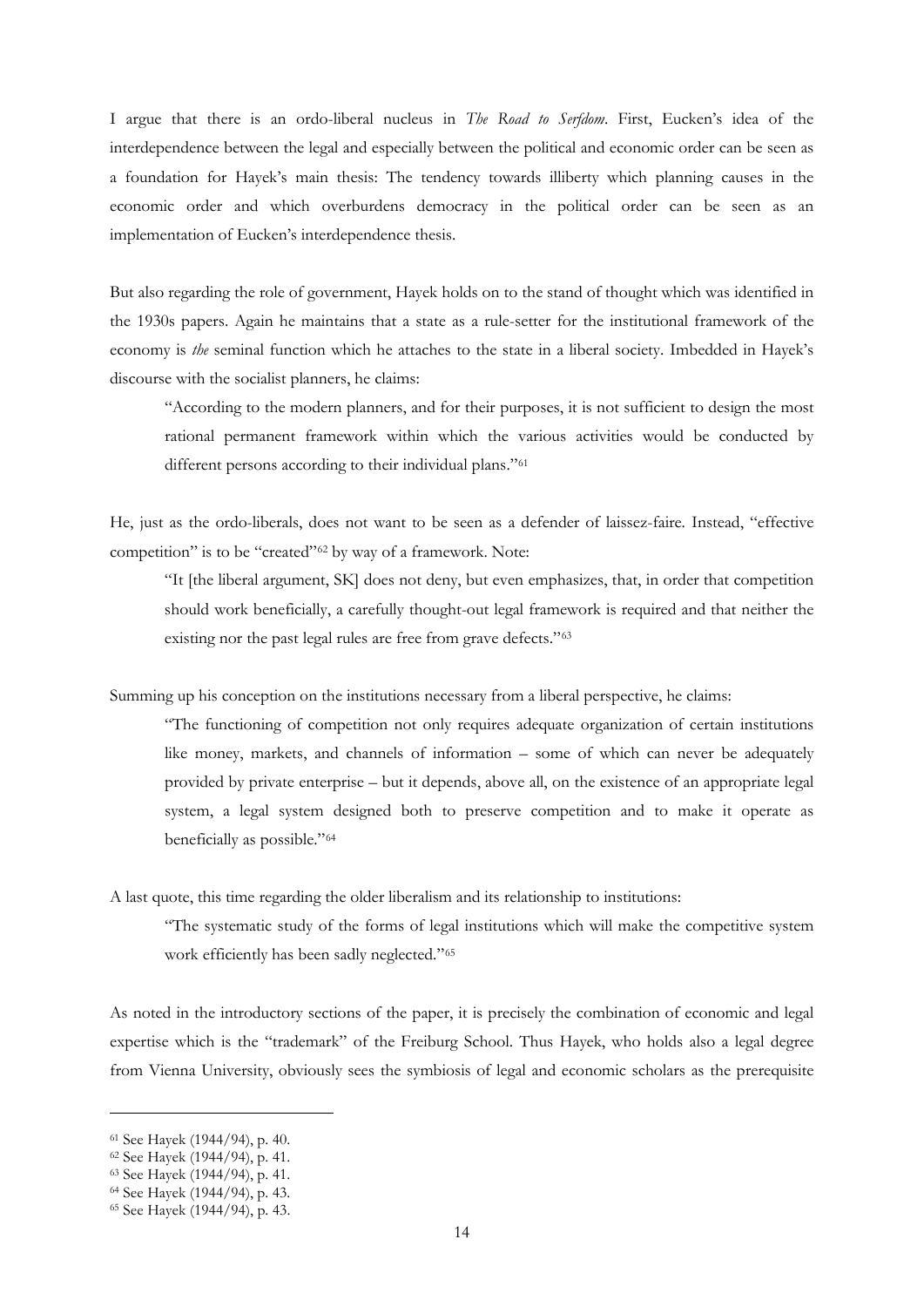for a renewal of classical liberalism. And thus, together with Röpke, he founds the Mont Pèlerin Society as precisely such a club.

Before we come to the last text of Hayek's "ordo-liberal 1940s", it is worth mentioning that he had interesting correspondence with Eucken *and* Keynes on *The Road to Serfdom*, and it seems interesting that it is precisely the aforementioned aspect of the competition-enhancing framework which both Eucken and Keynes comment on. Both authors are generally laudable of Hayek's book. But they are diametrically opposed to each other in their assessment of the role of the rule-of-law framework which Hayek proposes: Whereas Eucken presses for more elaboration of the framework idea to the Freiburg leitmotif of the competitive order, Keynes sees in it no effective possibility to delimit the scope the role of government.[66](#page-16-0)

In 1947, shortly after these turbulent years, the Mont Pèlerin Society is founded as a club of economists, jurists, philosophers and historians in order to reflect on the renewal of liberalism. Jokingly termed later by George Stigler as "The Friends of F.A. Hayek", the Mont Pèlerin Society was founded as a rather heterogeneous group of scholars, ranging from the social democratically inclined Maurice Allais and Karl Popper over the ordo-liberals Eucken and Röpke to free-market libertarians like Mises. This club has lived through a notable evolution since, many ordo-liberals exiting the society after the so-called "Hunold affair" of the late 1950s and early 1960s. After talking to Röpke's nephew Professor Hans Willgerodt on this issue and re-reading the histories of the MPS, I tend to see this as a personal quarrel between liberal individualists, and not as a substantive dispute. It seems far-fetched that Hayek, after leaving his ordoliberal years to the past, went for an adjustment of the society away from German ordo-liberalism.

Here, however, the founding of the MPS is of interest, and more specifically Hayek's lecture entitled *"Free Enterprise" and Competitive Order*.[67](#page-16-1) The similarities to the philosophies of Eucken and Röpke are significant, starting with the title itself: Hayek has obviously internalized Eucken's advice towards the wording of the program as "competitive order". Then, the following quotation can be seen as the essence of Hayek's ordo-liberal neo-liberalism:

"While it would be an exaggeration, it would not be altogether untrue to say that the interpretation of the fundamental principle of liberalism as absence of state activity rather than as a policy which deliberately adopts competition, the market, and prices as its ordering principle and uses the legal framework enforced by the state in order to make competition as effective and beneficial as possible – and to supplement it where, and only where, it cannot be made effective,

<span id="page-16-0"></span><sup>66</sup> See Eucken (1946) and Keynes (1944).

<span id="page-16-1"></span><sup>67</sup> Hayek addresses the founding meeting (at least) twice. To what I refer here is not his formal opening address from April 1st which is reprinted i.a. in *The Fortunes of Liberalism*, but the substantive (unfortunately undated) input reprinted in *Individualism and Economic Order*.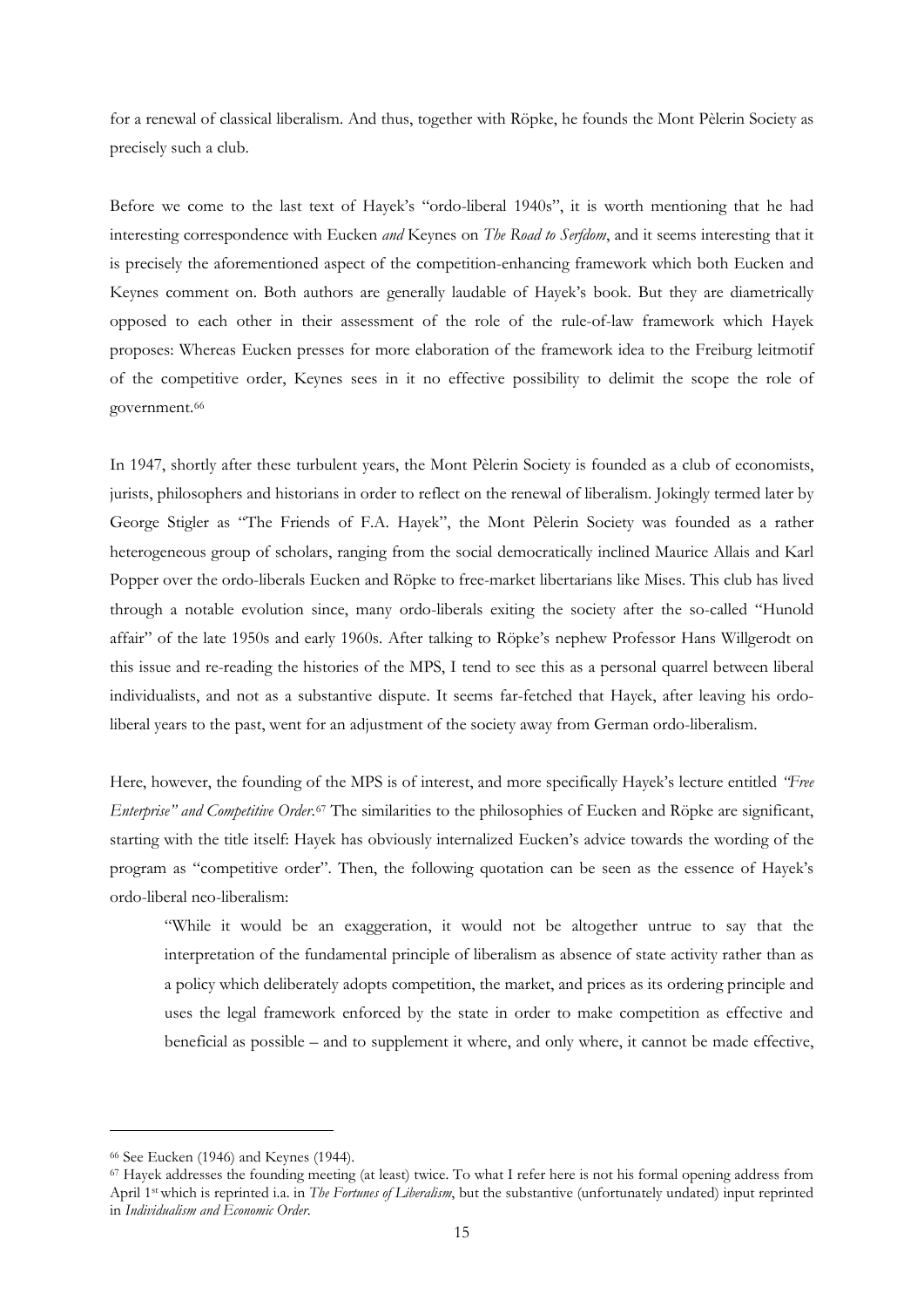is as much responsible for the decline of competition as the active support which governments have given directly and indirectly to the growth of monopoly."<sup>[68](#page-17-1)</sup>

A truly long sentence. But its essence, that laissez-faire in the sense of non-action is responsible for the decline of competition (and thus to the decline of the attractiveness of liberalism) might sound insulting to e.g. the attending Mises. The whole presentation (I will spare further quotations) is a sign of reverence of Hayek to Eucken and, as he mentions explicitly, to the late Henry Simons.[69](#page-17-2) Hayek in 1947 can be seen as a thorough ordo-liberal of the Freiburg type.

#### <span id="page-17-0"></span>*4.5. Ordo-liberal traces in Hayek III*

Seen from the 1970s, Hayek can be perceived in a rather different manner. Erich Streissler in 1972 e.g. tries to discredit Freiburg-type ordo-liberalism and its perception of competition policy precisely by contrasting it to Hayek.[70](#page-17-3) Paul Samuelson, in one of his last publications, characterizes Hayek outright as an "extremist".[71](#page-17-4) What happened in the meantime? Obviously Hayek III must be different.

I must be brief on analyzing this part of Hayek's transformation since this will be the next step in my research. For the time being, I can only formulate tentative hypotheses. Of them, I have two.

The first guides to Hayek's increasing involvement in the analysis of the Scottish Enlightment and its proponents. Already in the quoted essay volume *Individualism and Economic Order* from 1948, Hayek appraises highly Scottish philosophers like Smith, Hume and Ferguson and seems fascinated by their "true individualism". It could be that his reading of these authors, but also of Burke, brought him to the "twin ideas" which then prevail in Hayek III: spontaneous order and cultural evolution. Besides, it might be that it is the course of this reading that, after *Economics and Knowledge*, leads him to sharpen his notion of competition to what later became the well-known metaphor of the "discovery procedure". Traces of this notion of competition as a highly dynamic process are already discernible in his Princeton lecture *The Meaning of Competition* of 1946.[72](#page-17-5) Such an idea of the market process with the key element of the time factor makes the question of the appropriate framework, the core of the ordo-liberal Hayek II, a much more complicated issue. Thus, after the new stress on such a dynamic perspective on competition, a dynamized theory of order (i.e. of the framework surrounding competition) seems indispensable, and this is precisely the point where he re-invents the Scottish concepts of the spontaneous order and cultural evolution. So the first hypothesis is that it is the departure of static equilibrium (after 1936 and especially after 1946) and the new formulation of the dynamic notion of competition that lead him to the necessity to also dynamize his theory of order towards a spontaneous development of the framework instead of conscious setup.

<span id="page-17-1"></span><sup>68</sup> See Hayek (1947/48), p. 110.

<span id="page-17-2"></span><sup>69</sup> See Hayek (1947/48), p. 117.

<span id="page-17-3"></span><sup>70</sup> See Streissler (1972/73), pp. 1396-1402.

<span id="page-17-4"></span><sup>71</sup> See Samuelson (2009), p. 1.

<span id="page-17-5"></span><sup>72</sup> See Hayek (1946/48).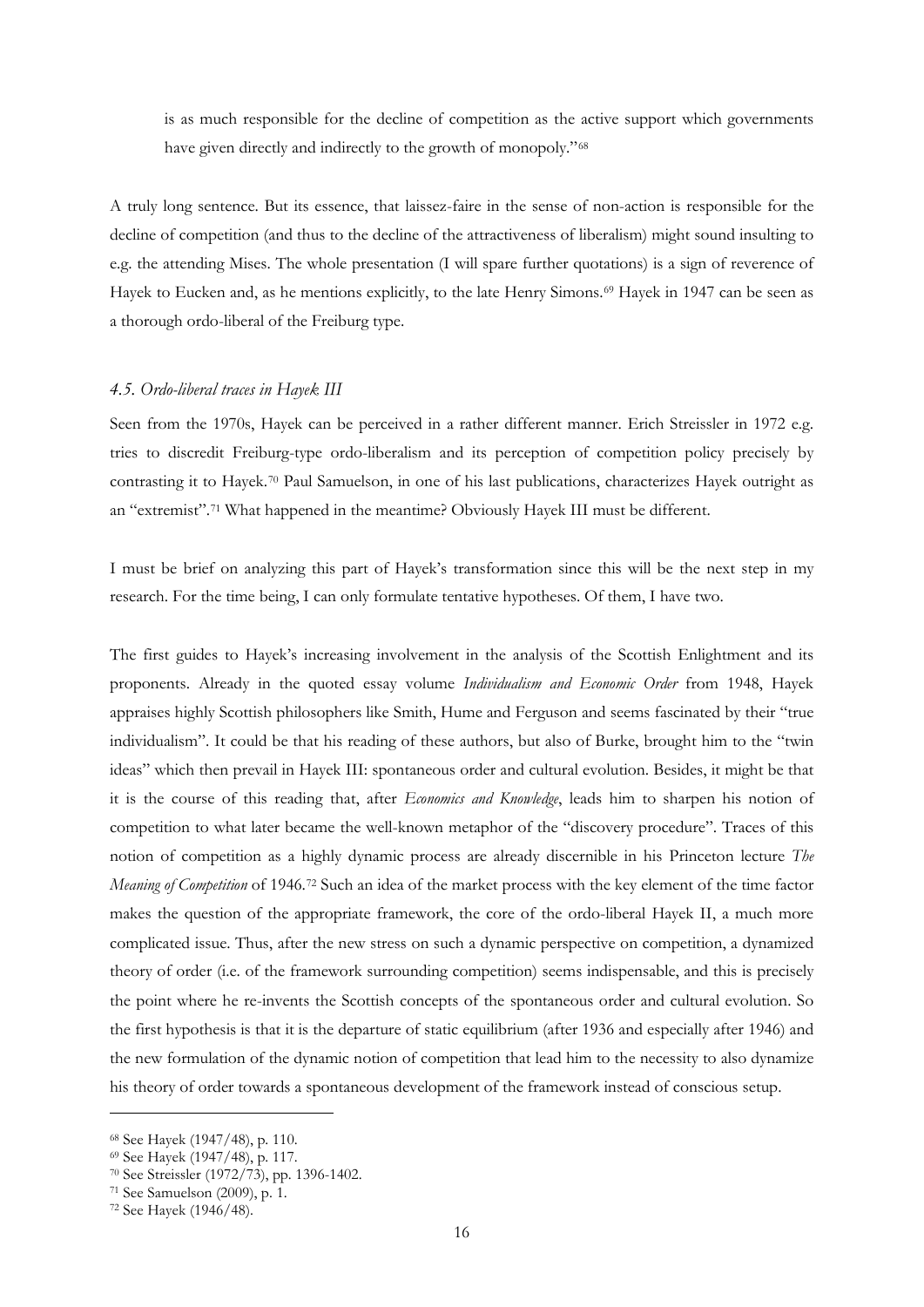The second source of departure from the early positions on the rational feasibility of the framework might be his involvement into neurobiology, the result of which was *The Sensory Order* of 1952. In this treatise, based on early ideas from the 1920s but formulated anew after the turbulent times of *The Road to Serfdom*, he develops his theory of human perception mechanisms and their boundaries. These new foundations for his upcoming social philosophy might have lead him to two other concepts seminal for his later projects: the rule-following behavior of individuals<sup>[73](#page-18-0)</sup> and the theory of complex phenomena. If *The Sensory Order* can be seen especially as the beginning of Hayek's theory of complex phenomena, then its results might be an additional reason to depart from the idea of a designable framework for such phenomena.<sup>74</sup>

Hayek III is different, "more evolutionary" and undoubtedly more dynamic than in the 1930s and 1940s, possibly due to the two reasons/channels above. Is he in this sense not an ordo-liberal any more? I argue that he still can be seen as affiliated to ordo-liberalism, here however not any more as a Freiburgian but as an "extreme"<sup>[75](#page-18-2)</sup> or an "evolutionary"<sup>[76](#page-18-3)</sup> ordo-liberal. The argument that still some affinity to the ordoliberal program can be discerned is the rôle of rules which is overarching in the late Hayek. Certainly they are not any more to be consciously/rationally designed or constructed, as in Hayek's above writings of the 1930s and 1940s: that would be, in Hayek's later wording, "constructivism". But rules remain seminal, and thus the legal framework for the economy remains an important topic, both for *The Constitution of Liberty* and for *Law, Legislation and Liberty*. Interestingly, even in his "most evolutionary" years in which the denationalization of money is on his agenda, he sticks to the role of government in the denationalized monetary field as a guardian of rules for the private money-issuers. Note that its task is:

"…to provide a framework of legal rules within which the people can develop the monetary institutions that best suit them." [77](#page-18-4)

That bears, despite all the transformations in the meantime, still some considerable proximity to Freiburg and Hayek II.

<span id="page-18-0"></span><sup>73</sup> For a recent extensive discussion of rule-following behavior in the light of *The Sensory Order* by a former PhD student of Viktor J. Vanberg, see Sprich (2008).

<span id="page-18-1"></span><sup>74</sup> For an estimation of the rôle of *The Sensory Order* as the birth and the foundation of Hayek's theory of complex phenomena, see Streit (2004), p. 115.

<span id="page-18-2"></span><sup>75</sup> See Becker (1965), pp. 46-47.

<span id="page-18-3"></span><sup>76</sup> See Renner (2002), pp. 192-217.

<span id="page-18-4"></span><sup>77</sup> See Hayek (1976), p. 22.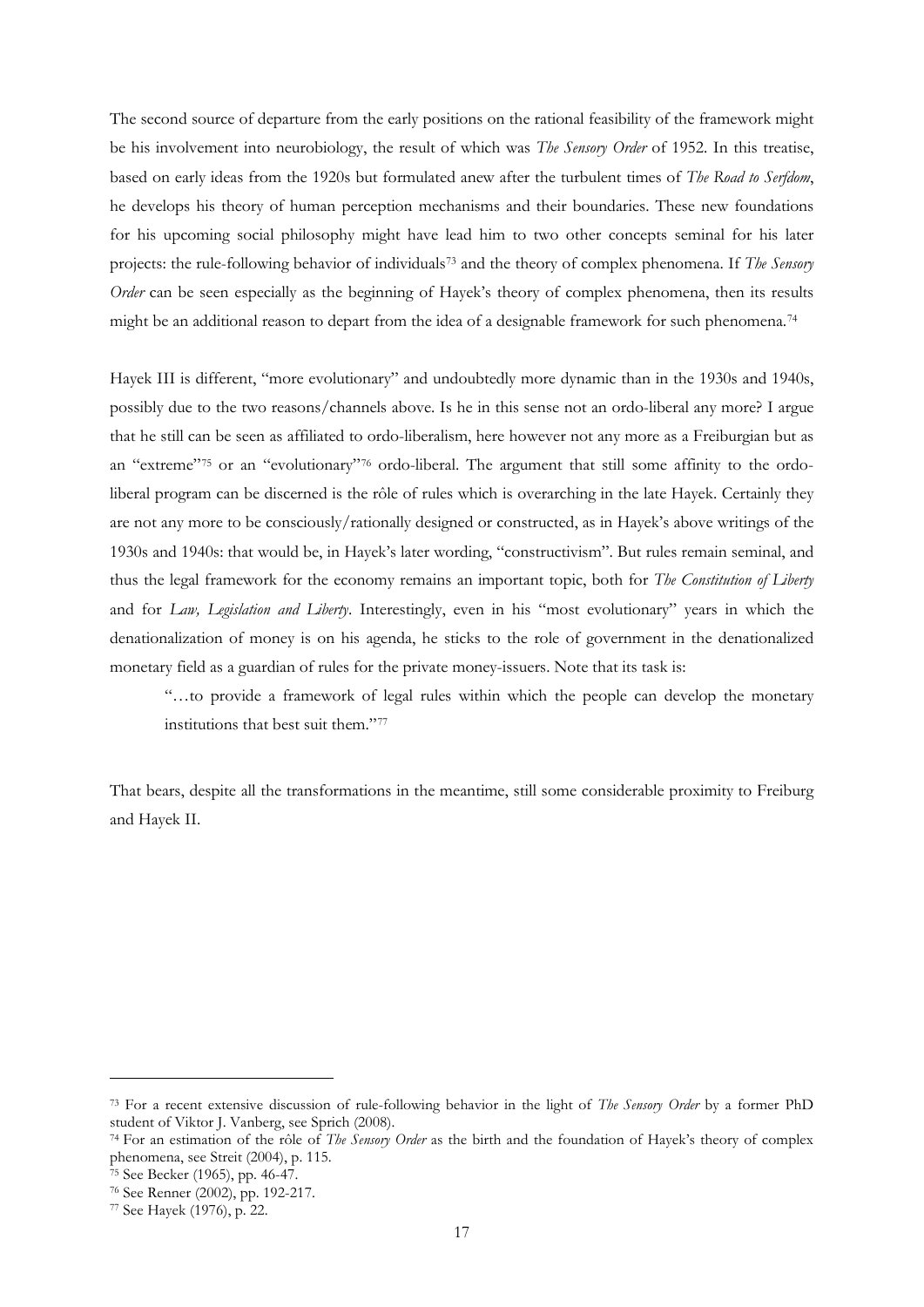# <span id="page-19-0"></span>*5. New look at the "curious relation" of Hayek and Mises*

The relationship of Hayek to his Viennese mentor Ludwig von Mises, a nexus which Hayek calls a "curious relation",[78](#page-19-1) has been covered extensively in literature: Both biographers of these prominent Austrian economists and secondary literature on their respective theories have dedicated a lot of attention to this complex tie.

I believe, however, that the argument of an "ordo-liberal Hayek II" with remnants in Hayek to the end of his life can shed a very interesting new light on the "curious relation". Adherents of Mises (sometimes peculiarly closer to Rothbard and anarchism than to Mises himself) often claim that Hayek represents an entirely different strand in the Austrian tradition, go beyond the legitimate Böhm-Bawerk/Wieser separation and argue that Hayek is a covert social democrat.<sup>[79](#page-19-2)</sup> Such interpretations are true to the extent that Hayek explicitly opposes the minimal state.[80](#page-19-3) But they appear thoroughly absurd if one analyzes Hayek's economic policy œuvre, his opposition to the ideal of social justice and his personal political involvement, be it in the *Mont Pèlerin Society*, in think tanks and as author of numerous letters to the editor of major European newspapers.

Apart from these misinterpretations, the secondary literature on the comparison of two authors suffers from an additional weakness: Especially in recent comparative publications, the stress is rather isolated on the Mises' and Hayek's positions within the socialist calculation debates. The question of the role of government in their liberal programs, in contrast, seems to play a much less prominent part in literature. If this is analyzed in detail, sizable divergences between the two authors can be identified.<sup>[81](#page-19-4)</sup> These divergences certainly also call for an explanation and the truly necessary "de-homogenization" of Mises and Hayek in this respect. I have tried to work out this distinction by stressing that the topos in the respective œuvre is rather different: Whereas Hayek stresses the problem of the constitutive lack of knowledge and signifies what institutions (most notably prices and general rules) are necessary to overcome this problem in a free society, for Mises individual transactions cannot be improved by any interference by government so that no freedom-enhancing rules can exist[.82](#page-19-5) The prism of Hayek being an ordo-liberal and contrasting him to Mises as an adherent of laissez-faire, analyzing from the perspective of the two topoi, might thus bear considerable explanatory power for holding the two Viennese apart, leaving absurd accusations of Hayek being a covert social democrat and Mises being a covert anarchist aside.

<sup>78</sup> See Hayek (1994), p. 68.

<span id="page-19-2"></span><span id="page-19-1"></span><sup>79</sup> The most prominent proponent of this line of thought is Hans-Hermann Hoppe, see the above quoted statements in Hoppe (1994), pp. 68-70.

<span id="page-19-3"></span><sup>80</sup> See Hayek (1979/81), p. 41.

<span id="page-19-4"></span><sup>81</sup> I have discussed this comparative topic in a part of my PhD thesis which will soon be published as a discussion paper at HWWI/Wilhelm-Röpke-Institute Erfurt.

<span id="page-19-5"></span><sup>&</sup>lt;sup>82</sup> This is absolutely not to say that Mises (unlike students of his) is an anarchist. He often refers to the necessary rôle of government being to guard "life, liberty and property" and distinguishes strictly liberalism from anarchism. Unfortunately, he to my knowledge never expresses what he precisely understands e.g. under property rights and how he delimits them.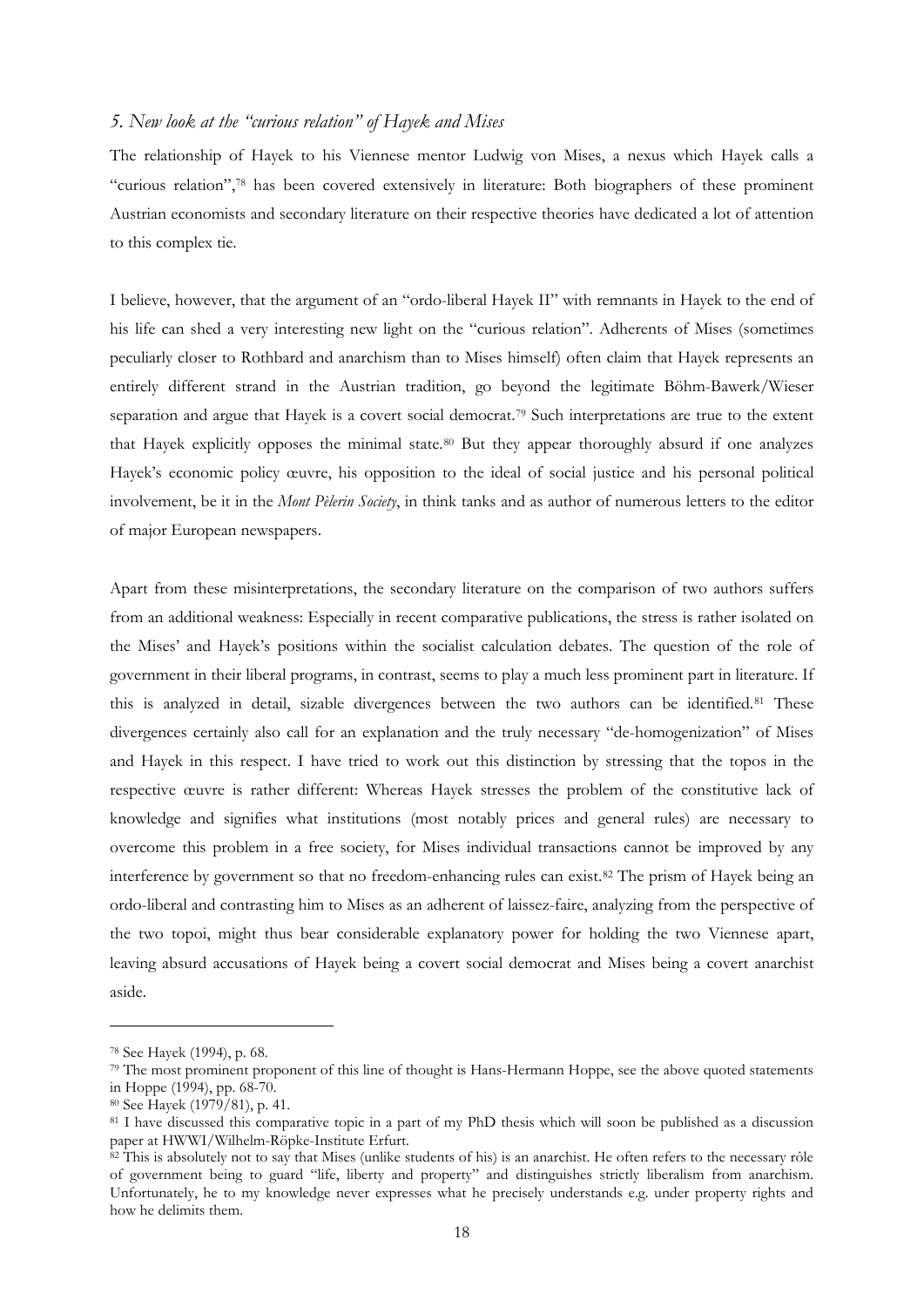## <span id="page-20-0"></span>*6. Outlook and further research*

 $\overline{a}$ 

I hope to have shown in the preceding sections that a new prism for viewing Friedrich von Hayek's political economy might be helpful to clear several misunderstandings. If seen from an ordo-liberal perspective, his "interventionist" works in the 1930s and 1940s can be interpreted in a new light; but also his later studies on spontaneous orders and the cultural evolution of rules might win if his early ideas on the necessity of a framework are worked out, so that e.g. interpretative deadlocks as the accusation of being a "social Darwinist" could be clarified. Last but not least, the divergences in the relationship Hayek-Mises might to some extent be explained by their deviating attitude towards ordo-liberalism, which Mises pejoratively calls "ordo-interventionism".

The present paper could of course not answer all questions. Most importantly, (at least) three areas remain which will be targeted in further research. First the complex interdependencies within early neo-liberalism seem worthwhile exploring, i.e. the mutual influences between Hayek and the early Chicago School or between Hayek and Karl Popper. Such an analysis might shed some additional light on the formation of the ordo-liberal Hayek II. For this, also a detailed look at the correspondence of the involved protagonists seems necessary. Secondly, the reasons for the transformation from Hayek II to Hayek III must be elaborated, which here could only be formulated as hypotheses as to the influence by the Scottish Enlightment and the rôle of *The Sensory Order*. Thirdly, the interaction of the ordo-liberal phase and Hayek's knowledge topos needs an additional clarification since Hayek II is also the time-span in which *Economics and Knowledge* and *The Use of Knowledge in Society* appear.

"Eucken must come to America", a German professor of economics claimed recently,[83](#page-20-1) meaning that a seminal answer to the current global crisis might be found in the philosophy of ordo-liberalism. With this paper I tried to argue that not only Walter Eucken but also his close friend Friedrich von Hayek, especially in his ordo-liberal phase, definitely deserves a new reading. Historians of economic thought seem to suit well as the forerunner here.

<span id="page-20-1"></span><sup>83</sup> See the statement of Professor Hans-Werner Sinn in the German weekly *Wirtschaftwoche* on March 30 2009.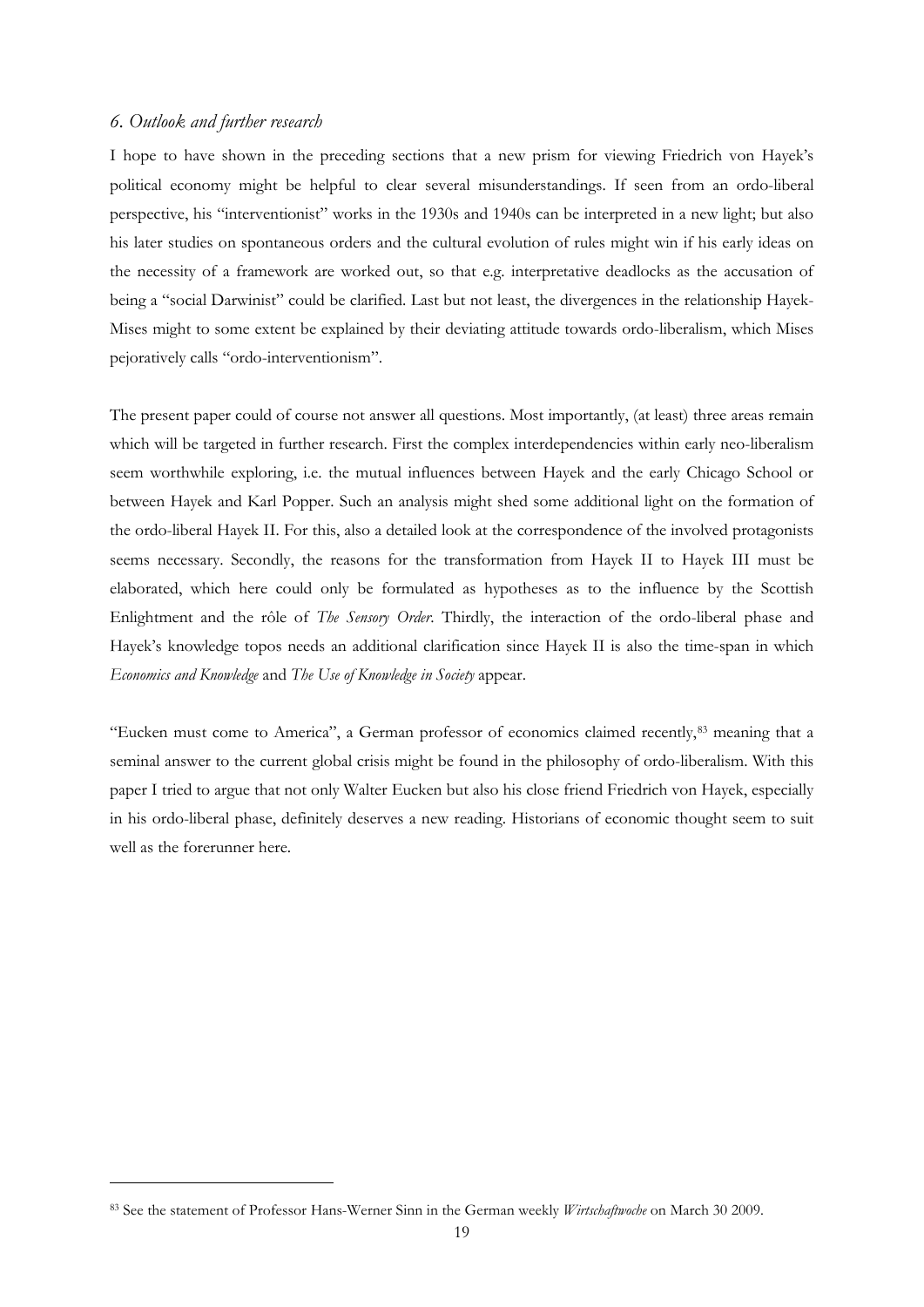# <span id="page-21-0"></span>*Bibliography*

- Becker, Helmut Paul (1965): Die Soziale Frage im Neoliberalismus. Analyse und Kritik, Heidelberg
- Caldwell, Bruce (2004): Hayek's Challenge. An Intellectual Biography of F.A. Hayek, Chicago
- Dickinson, H. D. (1940): Review: Freedom and the Economic System by F.A. Hayek, in: Economica, Vol. 7/28, pp. 435-437.
- ♦ Dobb, Maurice (1935): Review: Economic Planning in Russia by Boris Brutzkus / Collectivist Economic Planning by F.A. Hayek (ed.), in: Economic Journal, Vol. 45/179, pp. 532-535.
- Eucken, Walter (1940/89): Die Grundlagen der Nationalökonomie, 9th edition, Berlin
- Eucken, Walter (1946): Letter to Professor F. A. Hayek from 12.03.1946, unpublished manuscript
- ♦ Eucken, Walter (1952/04): Grundsätze der Wirtschaftspolitik, 7th edition, Tübingen
- ♦ Goldschmidt, Nils / Michael Wohlgemuth (2008): Entstehung und Vermächtnis der Freiburger Tradition der Ordnungsökonomik, in: Goldschmidt, Nils / Michael Wohlgemuth (Ed.): Grundtexte der Freiburger Tradition der Ordnungsökonomik, Tübingen, pp. 1-16.
- ♦ Haberler, Gottfried von (1979/00): Between Mises and Keynes. An Interview with Gottfried von Haberler (1900-1995) on January 3, 1979, in: The Austrian Economics Newsletter, Vol. 20/1
- ♦ Hartwell, Ronald Max (1995): A History of the Mont Pelerin Society, Indianapolis
- ♦ Hayek, Friedrich August von (1926/92): Friedrich von Wieser (1851-1926), in: The Fortunes of Liberalism, Chicago, pp. 108-125.
- Hayek, Friedrich August von (Ed.) (1935): Collectivist Economic Planning, London
- Hayek, Friedrich August von (1935/48): Socialist Calculation I: The Nature and History of the Problem, in: Collectivist Economic Planning, reprinted in: Individualism and Economic Order, Chicago, pp. 119-147.
- ♦ Hayek, Friedrich August von (1937/08): Monetary Nationalism and International Stability (Lectures at the HEI in Geneva in May 1937), in: Salerno, Joseph T. (Ed.): Prices and Production and Other Works, Auburn, pp. 331-422.
- ♦ Hayek, Friedrich August von (1939): Freedom and the Economic System, Chicago, reprinted in: Socialism and War, Chicago, pp.189-212.
- ♦ Hayek, Friedrich August von (1944/94): The Road to Serfdom, 50th Anniversary edition, Chicago
- ♦ Hayek, Friedrich August von (1946/48): The Meaning of Competition (Presentation on Mai 20 1946 at Princeton University), reprinted in: Individualism and Economic Order, Chicago, pp. 92-106.
- ♦ Hayek, Friedrich August von (1947/48): "Free" Enterprise and Competitive Order (Presentation in April 1947 at the founding meeting of the Mont Pèlerin Society), reprinted in: Individualism and Economic Order, Chicago, pp. 107-118.
- ♦ Hayek, Friedrich August von (1948): Individualism and Economic Order, Chicago
- ♦ Hayek, Friedrich August von (1959): Glückwunschadresse zum 60. Geburtstag von Wilhelm Röpke, in: Röpke, Wilhelm: Gegen die Brandung, Erlenbach-Zürich, pp. 25-28.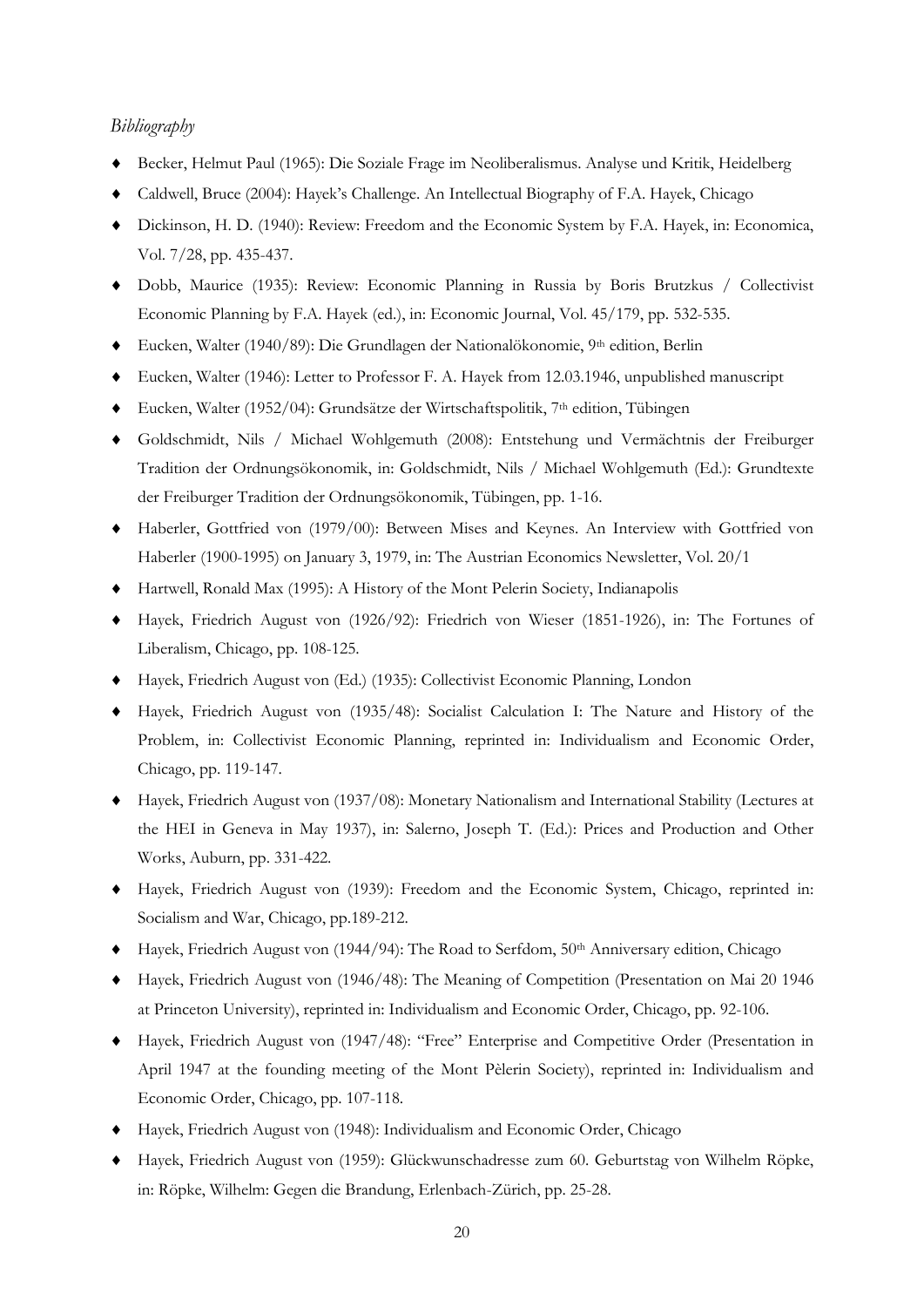- ♦ Hayek, Friedrich August von (1960/78): The Constitution of Liberty, 2nd edition, Chicago
- ♦ Hayek, Friedrich August von (1962/69): Wirtschaft, Wissenschaft und Politik (Inaugural Lecture on June 18 1962 at the Albert-Ludwigs-Universität Freiburg), in: Freiburger Studien, Tübingen, pp. 1-17.
- ♦ Hayek, Friedrich August von (1975): Remarks by Friedrich August von Hayek/ Questions and Answers, in: Haberler, Gottfried von (Ed.): A Discussion with Friedrich von Hayek, Washington, pp. 2-11.
- ♦ Hayek, Friedrich August von (1976): Choice in Currency. A Way to Stop Inflation, Occasional Paper 48, Institute of Economic Affairs, London
- ♦ Hayek, Friedrich August von (1976/94): Preface to the 1976 Reprint Edition, reprinted in: The Road to Serfdom, 50<sup>th</sup> Anniversary edition, Chicago, pp. XXI-XXV.
- ♦ Hayek, Friedrich August von (1979/81): Law, Legislation and Liberty, Volume 3: The Political Order of a Free People, 2nd edition, Chicago
- ♦ Hayek, Friedrich August von (1983/92): The Rediscovery of Freedom: Personal Recollections, in: The Fortunes of Liberalism, Chicago, pp. 185-200.
- ♦ Hayek, Friedrich August von (1992): The Fortunes of Liberalism. Essays on Austrian Economics and the Ideal of Freedom, Vol. 4 of the Collected Works of F.A. Hayek, Chicago
- ♦ Hayek, Friedrich August von (1994): Hayek on Hayek. An Autobiographical Dialogue, Supplement to the Collected Works of F.A. Hayek, Chicago
- ♦ Hayek, Friedrich August von (1997): Socialism and War. Essays, Documents, Reviews, Vol. 10 of the Collected Works of F.A. Hayek, Chicago
- ♦ Hennecke, Hans Jörg (2000): Friedrich August von Hayek. Die Tradition der Freiheit, Düsseldorf
- ♦ Hennecke, Hans Jörg (2005): Wilhelm Röpke. Ein Leben in der Brandung, Stuttgart
- ♦ Hoppe, Hans-Hermann (1994): F. A. Hayek on Government and Social Evolution: A Critique, in: The Review of Austrian Economics, Vol. 7/1, pp. 67-93.
- ♦ Hutchison, Terence W. (1981): Austrians on Philosophy and Method (since Menger), in: The Politics and Philosophy of Economics, Oxford, pp. 203-232.
- ♦ Johnson, Daniel (1989): Exiles and Half-Exiles: Wilhelm Röpke, Alexander Rüstow and Walter Eucken, in: Peacock, Alan T. / Hans Willgerodt (Ed.): German Neo-Liberals and the Social Market Economy, New York, pp. 40-68.
- ♦ Keynes, John Maynard (1944): Letter to Professor F. A. Hayek, 28 June 1944 (Review of "The Road to Serfdom"), in: Vol. 27 of the Collected Writings of John Maynard Keynes, Cambridge, pp. 385-388.
- ♦ Kolev, Stefan (2008): Macht und Wissen als Determinanten: Zur Rolle des Staates in der Wirtschaftspolitik bei Walter Eucken und Friedrich August von Hayek, Research Paper 5-4, Hamburgisches WeltWirtschaftsInstitut, Erfurt
- ♦ Kolev, Stefan (2009): Macht und soziale Kohäsion als Determinanten: Zur Rolle des Staates in der Wirtschaftspolitik bei Walter Eucken und Wilhelm Röpke, Research Paper 5-8, Hamburgisches WeltWirtschaftsInstitut, Erfurt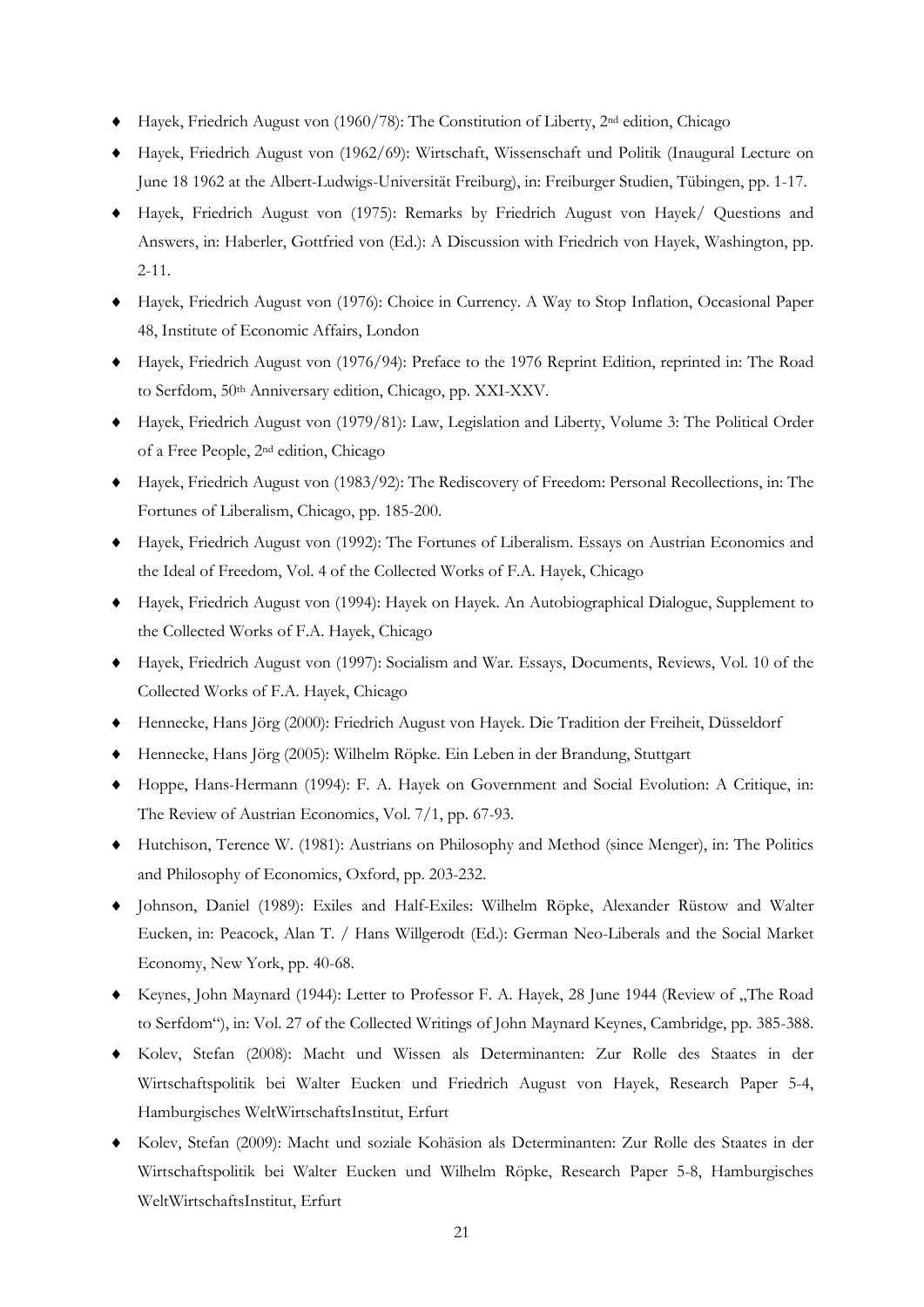- Lange-von Kulessa, Jürgen / Andreas Renner (1998): Die Soziale Marktwirtschaft Alfred Müller-Armacks und der Ordoliberalismus der Freiburger Schule - Zur Unvereinbarkeit zweier Staatsauffassungen, in: ORDO Jahrbuch für die Ordnung von Wirtschaft und Gesellschaft, Vol. 49, pp. 79-104.
- ♦ Lenel, Hans Otto (1991): Walter Euckens Briefe an Alexander Rüstow, in: ORDO Jahrbuch für die Ordnung von Wirtschaft und Gesellschaft, Vol. 42, pp. 11-14.
- ♦ Mises, Ludwig von (1928/29): Discussion after the Presentations "Credit and Cycles", in: Boese, Franz (Ed.): Verhandlungen des Vereins für Socialpolitik in Zürich 1928, Munich, pp. 317-326.
- ♦ Moeller, Hero (1950): Liberalismus, in: Jahrbücher für Nationalökonomie und Statistik, Vol. 162, pp. 214-240.
- ♦ Plickert, Philip (2008): Wandlungen des Neoliberalismus. Eine Studie zur Entwicklung und Ausstrahlung der "Mont Pèlerin Society", Stuttgart
- ♦ Preiser, Erich (1950): Walter Eucken in memoriam, in: Jahrbücher für Nationalökonomie und Statistik, Vol. 162, pp. 241-244.
- ♦ Renner, Andreas (2002): Jenseits von Kommunitarismus und Neoliberalismus. Eine Neuinterpretation der Sozialen Marktwirtschaft, Grafschaft
- ♦ Rieter, Heinz / Matthias Schmolz (1993): The ideas of German Ordoliberalism 1938-45: pointing the way to a new economic order, in: The European Journal of the History of Economic Thought, Vol. 1/1, pp. 87-114.
- ♦ Röpke, Wilhelm (1976): Briefe (1934-1966). Der innere Kompaß, Erlenbach-Zürich
- ♦ Sally, Razeen (1998): Classical Liberalism and International Economic Order, London
- ♦ Samuelson, Paul (2009): A few remembrances of Friedrich von Hayek (1899-1992): in: Journal of Economic Behavior & Organization, Vol. 69/1, pp. 1-4.
- ♦ Sprich, Christoph (2008): Hayeks Kritik an der Rationalitätsannahme und seine alternative Konzeption. Die Sensory Order im Lichte alternativer Erkenntnistheorien, Marburg
- ♦ Streissler, Erich W. (1972/73): Macht und Freiheit in der Sicht des Liberalismus, in: Schneider, Hans K. / Christian Watrin (Ed.): Macht und ökonomisches Gesetz, Berlin, pp. 1391-1426.
- ♦ Streit, Manfred E. (2004): Nachwort des Herausgebers und Übersetzers zu "Die sensorische Ordnung", in: Jenaer Beiträge zur Wirtschaftstheorie und Wirtschaftspolitik, Baden-Baden, pp. 114- 121.
- ♦ Streit, Manfred E. / Michael Wohlgemuth (1997): The Market Economy and the State: Hayekian and Ordoliberal Conceptions, Diskussionspapier Nr. 06-1997, Max Planck Institut für Ökonomik, Jena
- ♦ Vanberg, Viktor J. (1998): Freiburg School of Law and Economics, in: The New Palgrave Dictionary of Economics and the Law, Vol. 2, pp. 172-179.
- ♦ Vanberg, Viktor J. (2003): Friedrich A. Hayek und die Freiburger Schule, in: ORDO Jahrbuch für die Ordnung von Wirtschaft und Gesellschaft, Vol. 54, pp. 1-20.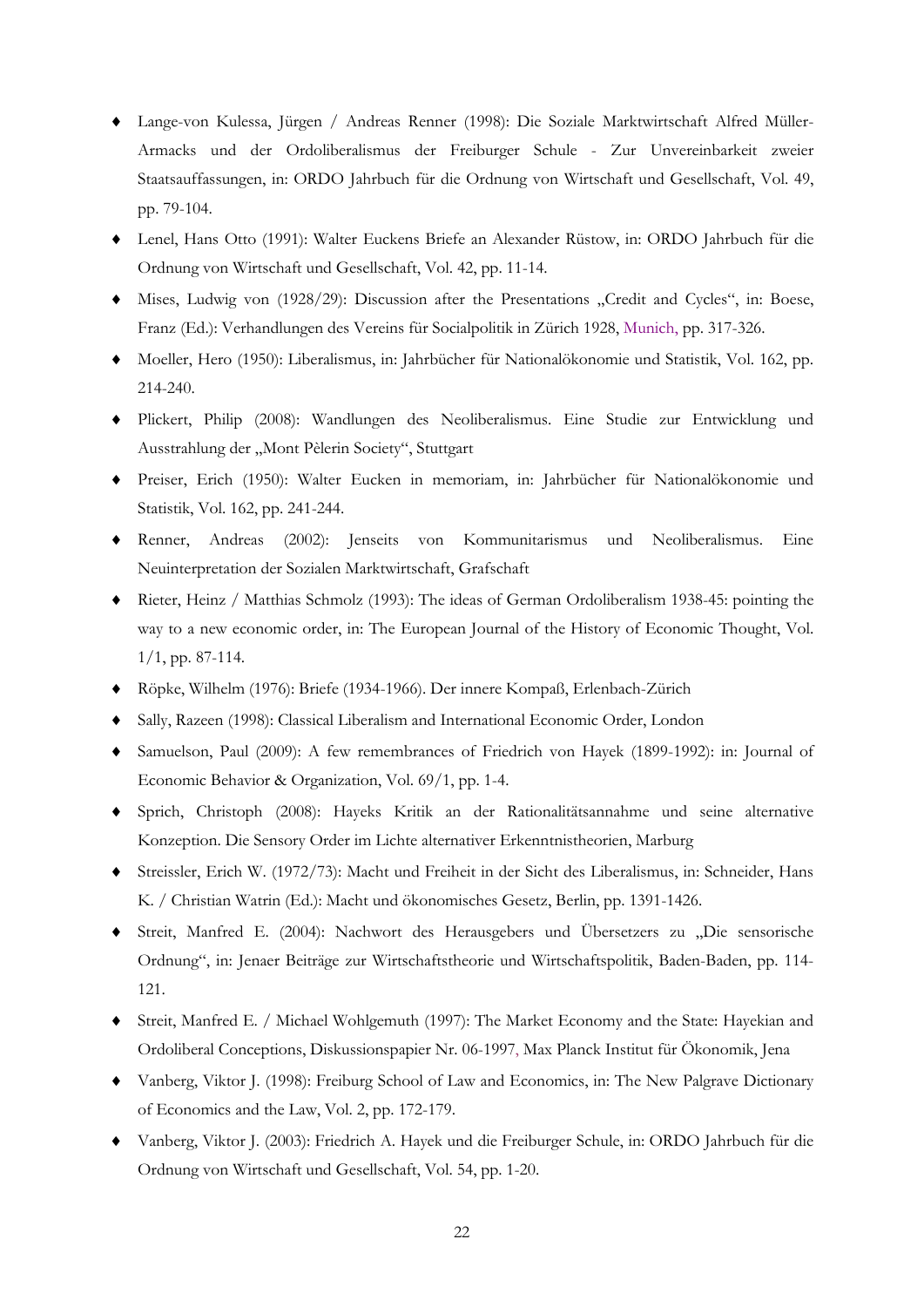- ♦ Van Horn, Rob / Philip Mirowski (2009): The Rise of the Chicago School of Economics and the Birth of Neoliberalism, in: Mirowski, Philip / Dieter Plehwe (Ed.): The Road from Mont Pèlerin. The Making of the Neoliberal Thought Collective, Cambridge, pp. 139-178.
- ♦ Wohlgemuth, Michael (2008): Austrian economics and German liberalism (how far is Freiburg from Vienna?), in: Kolm-Lamprechter, Barbara / Christian Watrin (Ed.): Internationale Experten zur Österreichischen Schule der Nationalökonomie, Vienna, pp. 194-225.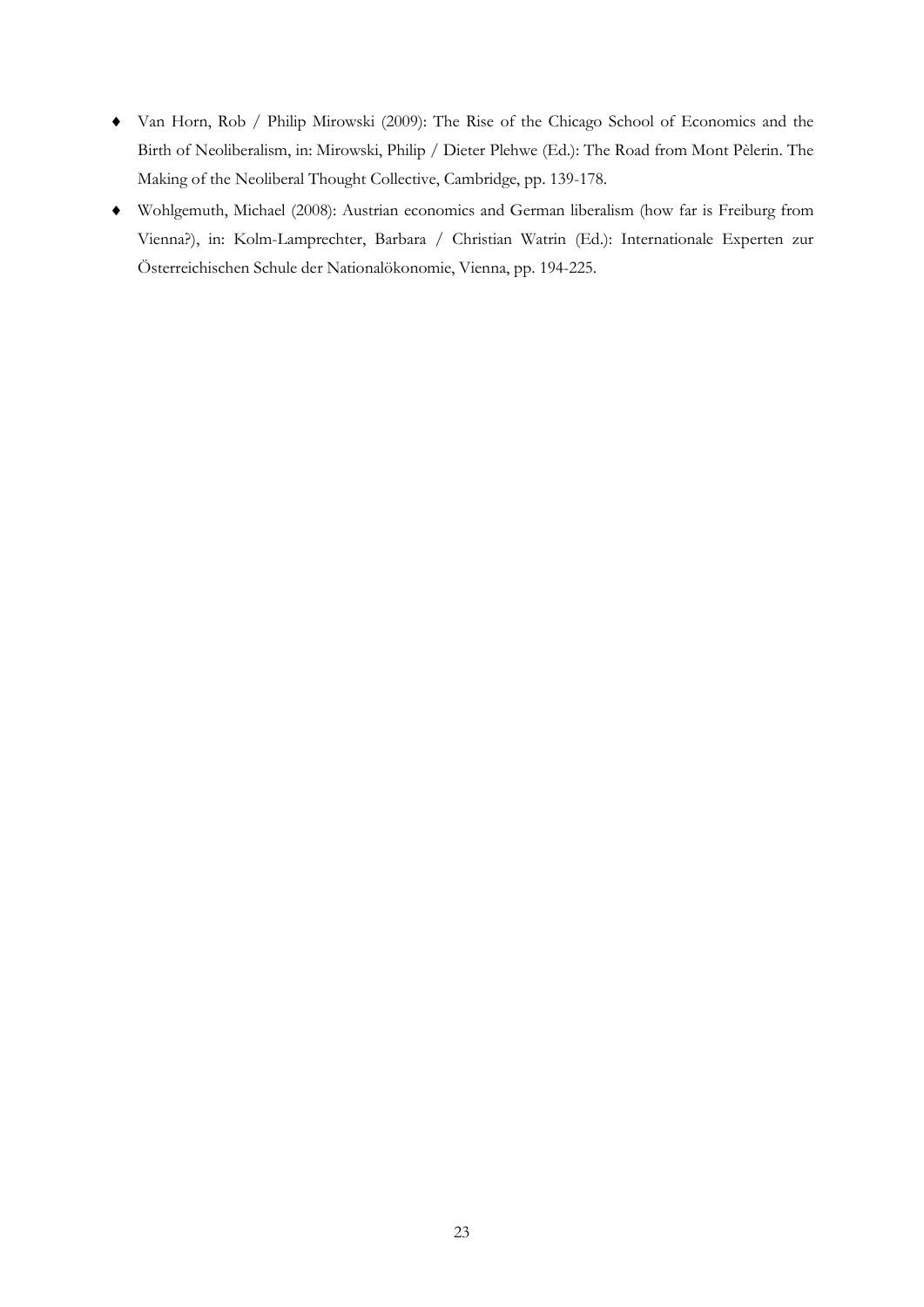## **HWWI Research Papers**

by the HWWI's Office in Thuringia

- 10. The French Revolution and the Transfer of the Open Access Order to the South-Western German States and Prussia
	- Joachim Zweynert, Hamburg, January 2010
- 9. Conflicting Patterns of Thought in the Russian Debate on Transition: 2003-2007

Joachim Zweynert, Hamburg, September 2009

- 8. Macht und soziale Kohäsion als Determinanten: Zur Rolle des Staates in der Wirtschaftspolitik bei Walter Eucken und Wilhelm Röpke Stefan Kolev, Hamburg, März 2009
- 7. Zwischen Historismus und Neoklassik: Alexander Rüstow und die Krise in der deutschen Volkswirtschaftslehre Hauke Janssen, Hamburg, März 2009
- 6. Die Sozialethik Emil Brunners und ihre neoliberale Rezeption Tim Petersen, Hamburg, November 2008
- 5. Wilhelm Röpke und die Katholische Soziallehre Tim Petersen, Hamburg, Mai 2008
- 4. Macht und Wissen als Determinanten: Zur Rolle des Staates in der Wirtschaftspolitik bei Walter Eucken und Friedrich August von Hayek Stefan Kolev, Hamburg, April 2008
- 3. Interests versus Culture in the Theory of Institutional Change? Joachim Zweynert, Hamburg, Dezember 2007
- 2. Die Entstehung ordnungsökonomischer Paradigmen theoriegeschichtliche Betrachtungen

Joachim Zweynert, Hamburg, Dezember 2007

1. Europa als Wirtschafts- und Sozialmodell? Joachim Zweynert, Hamburg, Mai 2007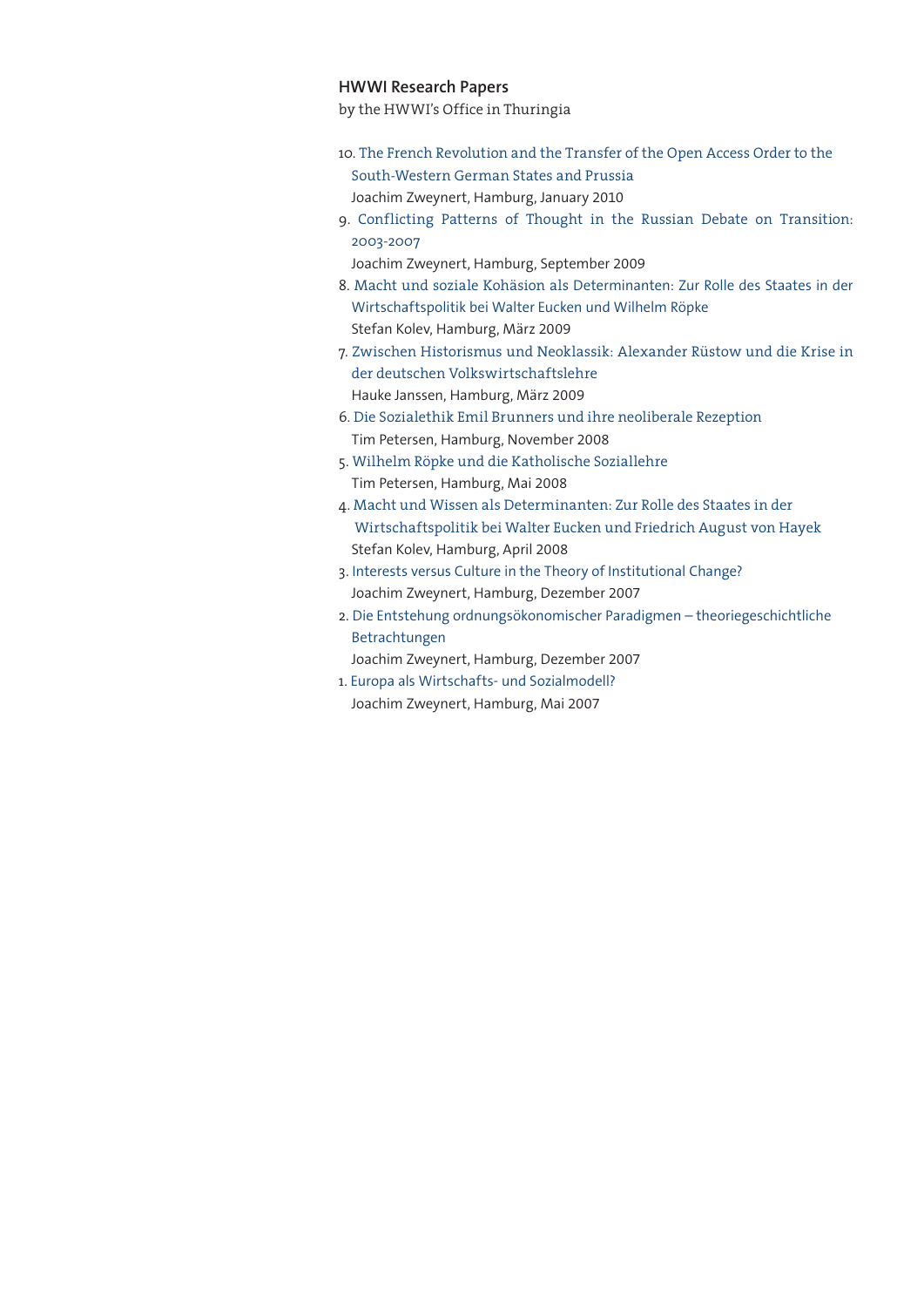The **Hamburg Institute of International Economics (HWWI)** is an independent economic research institute, based on a non-profit public-private partnership, which was founded in 2005. The University of Hamburg and the Hamburg Chamber of Commerce are shareholders in the Institute .

The HWWI's main goals are to:

- Promote economic sciences in research and teaching;
- Conduct high-quality economic research;
- Transfer and disseminate economic knowledge to policy makers, stakeholders and the general public.

The HWWI carries out interdisciplinary research activities in the context of the following research programmes: Economic Trends, Hamburg and Regional Development, World Economy and Migration Research Group.